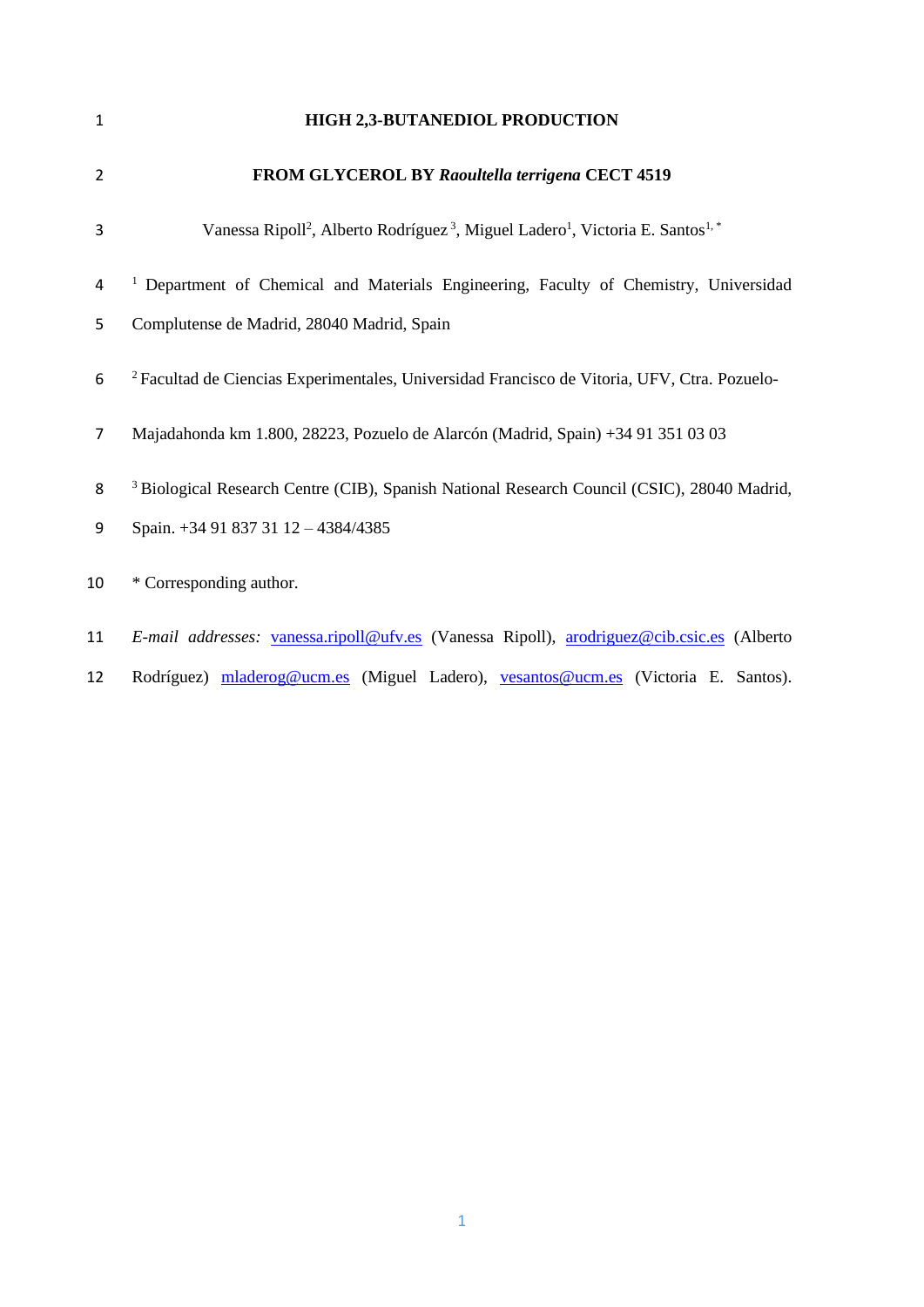### **ABSTRACT**

 Bioconversion of derived-biodiesel glycerol into 2,3-butanediol has received recently much attention due to its increasing surplus. It is widely used as bulk chemical for several industrial applications. The influence of initial glycerol concentration on 2,3-butanediol production in batch runs has been studied. A concentration higher than 140 g/L produces an inhibitory effect on the final 2,3-butanediol concentration as well as on its production rate. In batch operation 20 mode, the best yield was obtained employing 140 g/L as initial glycerol concentration, being 71% respect to the theoretical maximum yield (Based on these results, fed-batch operation mode 22 was carried out to improve 2,3-butanediol production. The titre of 2,3-butanediol was 90.5 g/L employing pure glycerol as carbon source and 80.5 g/L employing raw glycerol. The 24 2,3-butanediol yield was also improved through the fed-batch operation (90 % respect to the theoretical maximum yield). To date, this concentration is the highest produced amount employing as biocatalyst a non-pathogenic bacterium (level 1).

# **KEYWORDS**

*Biorefinery; Raoultella terrigena; 2,3-butanediol; Raw glycerol.*

 • **HIGHLIGHTS**High 2,3-butanediol concentration was achieved employing a class 1 microorganism.

• Initial substrate inhibition has been described in batch experiments.

• Yield respect to the theoretical maximum yield reaches 90 %.

• Fed-batch run employing pure glycerol leads to 90.5 g/L of 2,3-butanediol.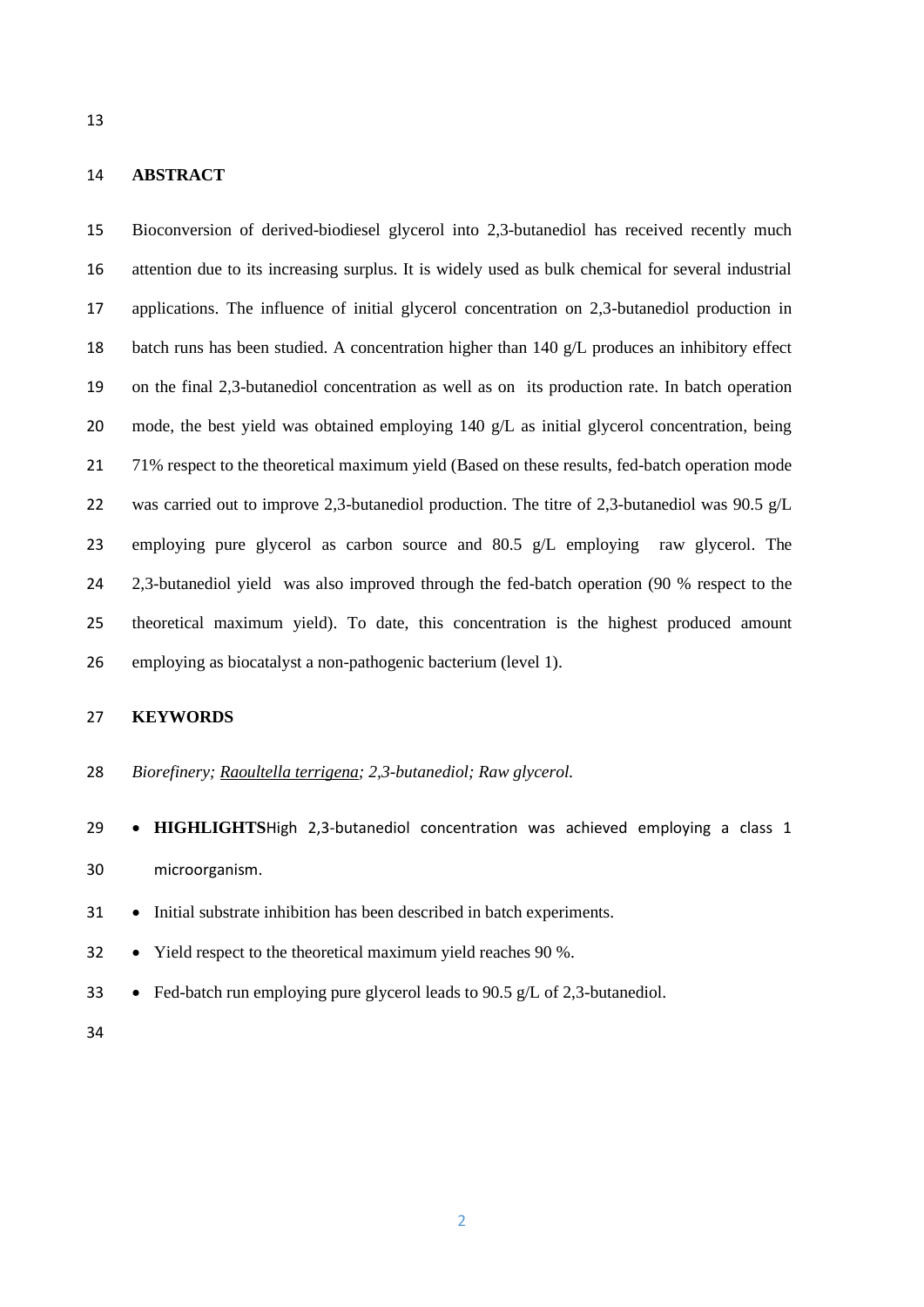#### **1 INTRODUCTION**

 Nowadays, the progressive exhaustion of the non-renewable petroleum sources has triggered an energy worldwide crisis. Besides the search for new sustainable fuels, the development of alternative synthesis routes of bulk chemical is required to complement or substitute the conventional petrochemical ones. In this sense, the advances in the biotechnological industry involve a great contribution in this field (Wilke et al. 2004).

 2,3-butanediol (2,3-BD) is an interesting commodity chemicals with a large number of industrial applications, as a feedstock for rubber, plastic, and solvents production processes. 2,3- BD dehydration reaction is used to produce methyl ethyl ketone, which is employed as an effective fuel additive and as a solvent for resins and lacquers. In addition, 2,3-BD is used as antifreeze agent and as octane booster for fuels (Celinska and Grajek 2009; Villet et al. 1981).

 During the last decade, many authors have been focusing on the search for renewable carbon sources based on industrial wastes to produce 2,3-BD by biotechnological routes. The latest published studies have been summarized in Table 1. Most of the studied feedstock proceed from agricultural and food industry wastes, whose composition is variable and sometimes includes inhibitory compounds (Palmqvist et al. 2000). To date, the highest 2,3-BD concentration has been reached employing sugar molasses as feedstock. Glucose is the main sugar in this waste, which is, usually, the preferred carbon source fastly uptaken and metabolized by several bacteria (Martinez-Gomez et al. 2012). Although glycerol is an energy-poor carbon source, a number of microorganisms are able also to grow on glycerol as sole carbon source, and metabolize it by means of both oxidative and reductive pathways (Da Silva et al. 2009).

 In the framework of circular economy, raw glycerol, the waste derived from the biodiesel production, stands out as a promising alternative carbon source for fermentation bioprocesses. The increase of biodiesel demand according to European policies, such as the Directives 2003/30/EC and 2009/27/EC, has caused a large surplus of raw glycerol. As a result, the drastic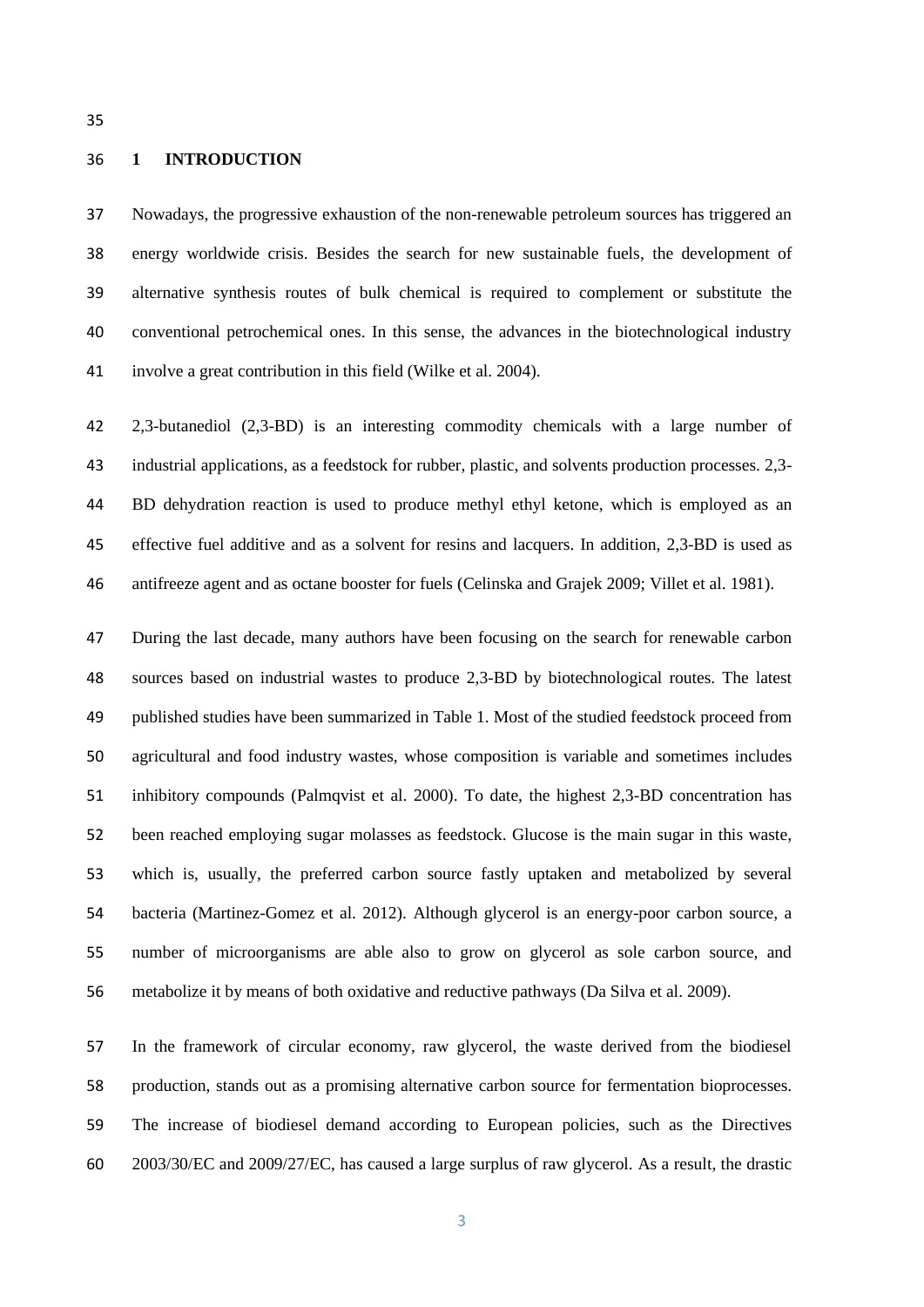fall of its price and the presence of impurities make the conventional glycerol applications related to pharmaceutical, food and cosmetic industries not enough to cope with glycerol production (Gerpen 2005; Pagliaro et al. 2007; Santibañez et al. 2011).

 In order to establish an industrial-scale bioprocess, safety is the key aspect. Non-pathogenic microorganisms belonging to risk group 1 are the most desirable biocatalysts. To date, the best 2,3-BD producer biocatalysts belong to risk group 2 (*Klebsiella pneumonia* and *K. oxytoca)*, (Cho et al. 2015; Petrov and Petrova, 2010). Recently, *Raoultella terrigena* CECT 4519 has been reported as a promising biocatalyst of the bioconversion process of raw glycerol into 2,3-BD, which accomplishes the safety requirements (Ripoll et al. 2016). According to the available information, this bacterial strain belongs to biosafety level 1 (BacDive, CECT). Therefore, it is considered as non-pathogenic biocatalyst.

 The aim of the present work is to study 2,3-BD production by means of glycerol bioconversion employing *R. terrigena* CECT 4519 as biocatalyst. To reach this goal, the influence of initial glycerol concentration on 2,3-BD production in batch experiments has been studied. Based on the obtained results, different profiles for glycerol addition in fed-batch experiments were carried out to enhance the 2,3-BD titre. In addition, a study regarding the use of industrial raw glycerol as sole carbon source has been also performed.

### **2 MATERIALS AND METHODS**

## **2.1** *Microorganism and inoculum procedure*

 In the present work, *R. terrigena* CECT 4519 has been employed as biocatalyst. The ability of 81 this strain to produce 2,3-butanediol had been previously reported (Ripoll et al. 2010). Strain maintenance and inoculum growth were carried out based on the established protocols 83 previously published (Ripoll et al. 2010; Rodriguez et al. 2017). Cells were stored at -80 °C in a 84 glycerol-saline serum solution  $(50:50 \% w/w)$ . Two growth steps were required to ensure a reproducible inoculum from the stored cellular stock. Both growth phases were carried out in 86 250-mL unbaffled shaken flask with 50 mL of working volume, operating at 30 °C and 210 rpm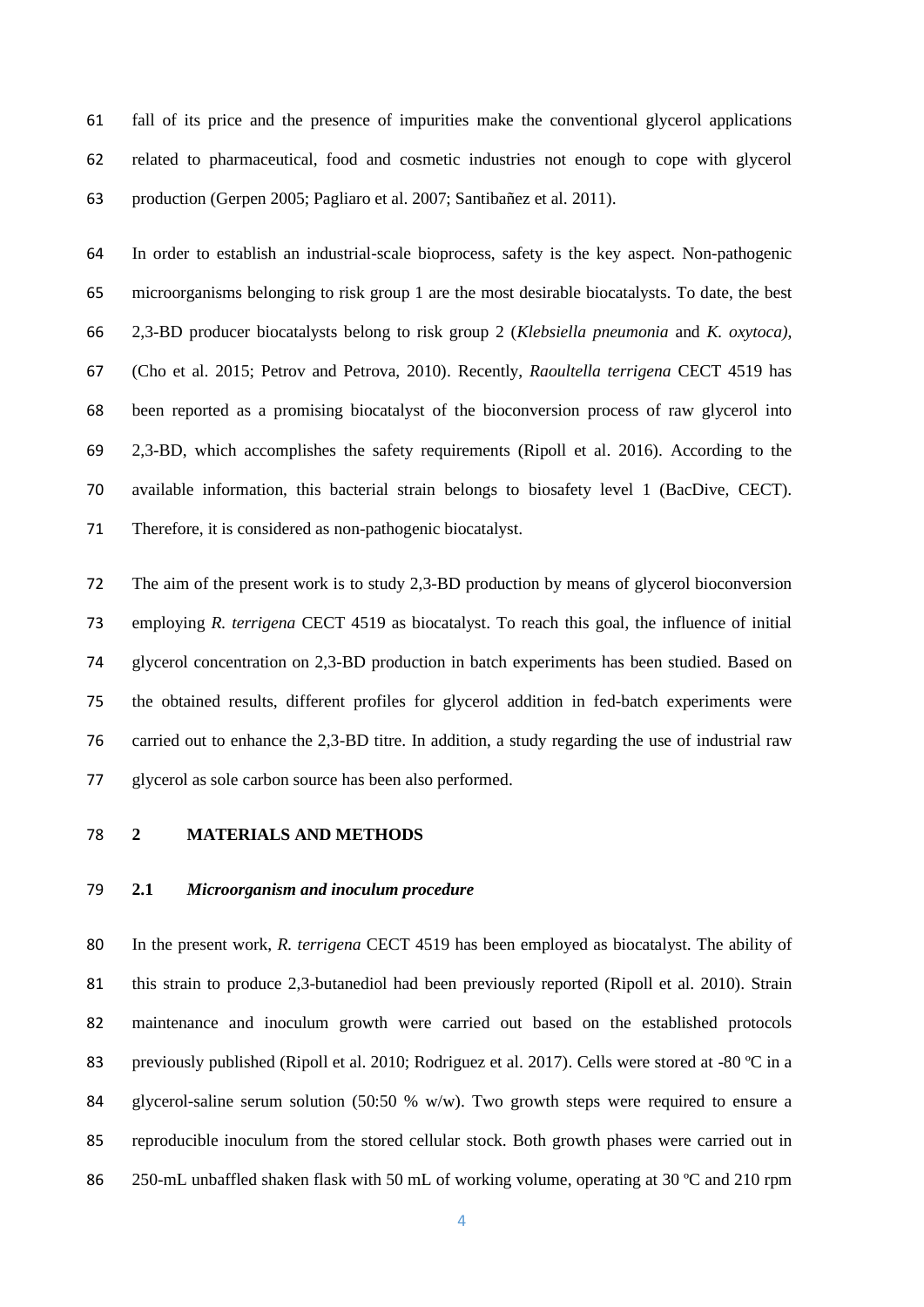87 in an orbital shaker. The duration of each step was 14 h and 4 h, respectively. The initial dry 88 biomass concentration was 0.1 g/L in both cases.

# **2.2** *2,3-butanediol production experiments*

 Batch and fed-batch fermentations were carried out in a 3-L Biostat® B-Plus (Sartorius AG Germany) with a working volume of 2-L. The employed bioreactor configuration consisted of a stirred unbaffled cylindrical tank. Medium composition was formulated employing the following amount (per litre of deionized water): 2 g of NH4Cl, 6 g of KH2PO4, 12 g of 94 Na<sub>2</sub>HPO<sub>4</sub>, 1 g of NaCl, 0.246 g of MgSO<sub>4</sub>·7H<sub>2</sub>O<sub>2</sub>, 0.011 g of CaCl<sub>2</sub> and 1.5 g of yeast extract. Different initial glycerol concentration between 35 and 210 g/L were used, employing pure glycerol (Panreac, ref. 151339) as well as industrial raw glycerol. Raw glycerol has been provided by a Spanish biodiesel manufacture plant. Raw glycerol samples contented glycerol (from 55 to 85 % w/w), chloride salts (from 17.3 to 56.6 g/L), phosphate salts (from 2.54 to 99 6.14 g/L), and a low amount of methanol (∼0.06 % w/w).

 At the beginning of each experiment, 10 % v/v of inoculum were added to reach an initial biomass concentration of 0.25 g/L. Operational conditions were set according to earlier results (Ripoll et al. 2010; Rodriguez et al. 2017). Operational temperature and stirring speed were set at 30 ºC and 400 r.p.m., respectively. Airflow rate was fixed at 1.5 v.v.m. Initial pH was 7.0 and it was not controlled until it reached a value of 5.5 during the fermentation. From that moment on, pH was controlled at 5.5 employing acid and basic solutions (HCl 2M and NaOH 2M). Broth samples were collected during the experiment in order to determine the evolution of the fermentation (biomass and metabolite concentrations).

 Batch runs were carried out employing initial glycerol concentration between 35 and 210 g/L. Fed-batch experiments were carried out at the same operational conditions as batch runs (temperature, stirring speed, airflow rate, pH profile and initial biomass concentration). Different feeding profiles were performed by means of a pulse of 200 mL of a concentrated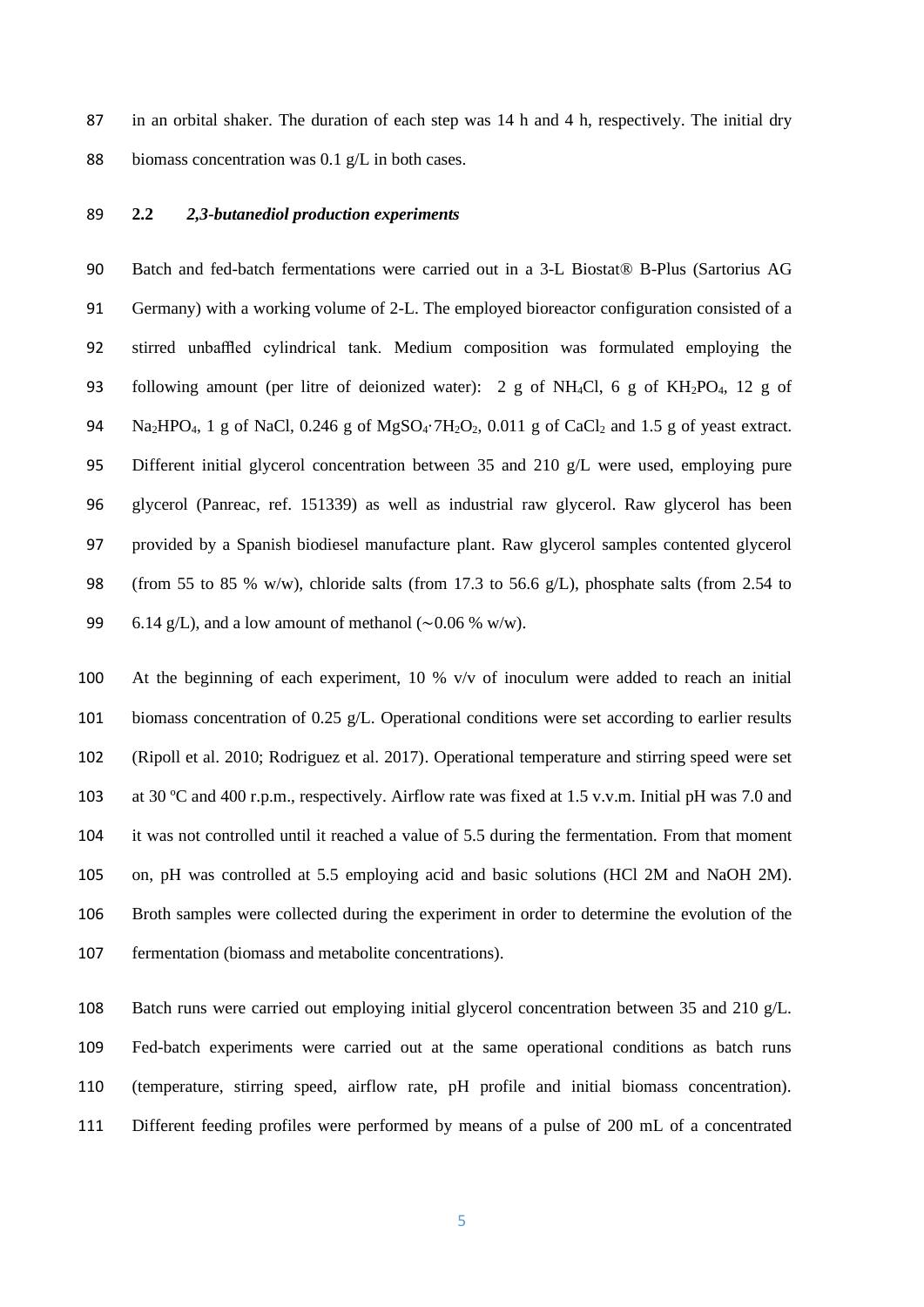solution of glycerol, dissolved in the culture medium, supplied into the bioreactor. Before the introduction of the pulse, 200 mL of the broth were removed from the vessel.

## **2.3** *Analytical methods*

 The evolution of the biomass concentration was determined by means of the measure of the optical density at 600 nm (Shimadzu UV-visible spectrophotometer UV-1603). The cell dry mass concentration (CDM) was related proportionally to the optical density (OD) of the broth at 600 nm, according to the following equation:

119 CDM  $(g/L) = 1.616 \cdot OD_{600}$  (1)

 The consumption of glycerol and the production of the metabolites (acetate, lactate, 2,3-BD, acetoin and ethanol) were quantified by a HPLC technique, using a Rezex RHM-122 Monosaccharide H<sup>+</sup> (8 %) column (300×7.8 mm, Phenomenex), and both refractive index and diode array detectors (Agilent Technologies, 1100 Series). Broth samples were previously centrifuged (14000*g*; 10 min) in order to remove the cells. The employed mobile phase was 125 H<sub>2</sub>SO<sub>4</sub> (0.01M) flowing at 0.6 mL/min. Column temperature was set at 65 °C, while refractive 126 index detector operated at 55 °C.

 2,3-BD is an organic alcohol with three different isoforms (*meso*-2,3-butanediol, (*R, R*)-2,3- butanediol and, (*S, S)*-2,3-butanediol). The analytical technique employed does not afford for quantify independently each stereoisomer. Therefore, 2,3-BD concentration corresponds to the total product concentration (*meso*-2,3-butanediol + (*R, R*)-2,3-butanediol + (*S, S)*-2,3- butanediol).

# **3 RESULTS AND DISCUSSION**

# **3.1** *Influence of initial glycerol concentration on 2,3-butanediol production*

 In order to determine the influence of initial carbon source on the bioprocess, 6 batch experiments were carried out employing different initial pure glycerol concentration (35, 80, 110, 140, 190, and 210 g/L).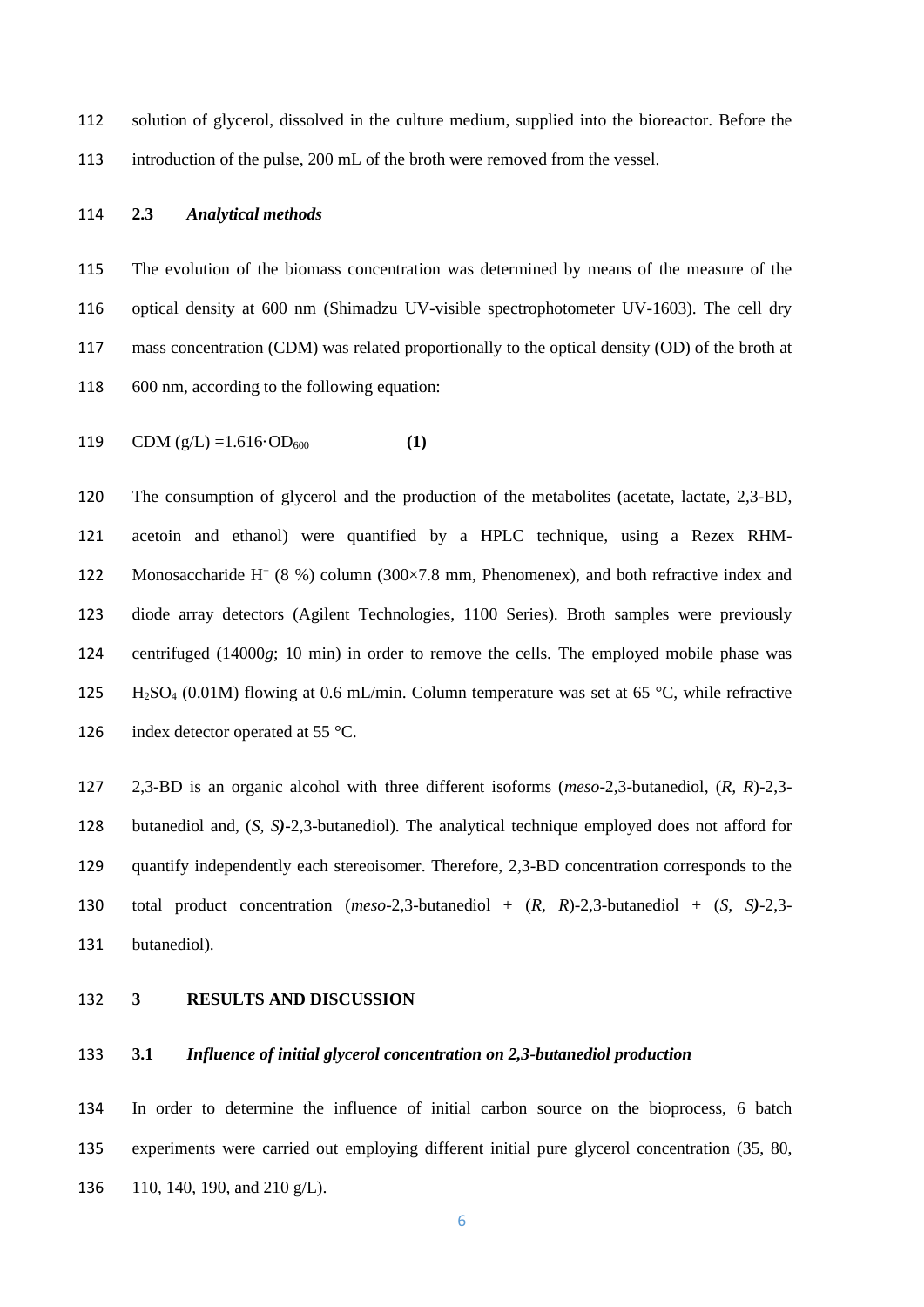For each run, the final broth composition has been summarized in Table 2. According to the results, 2,3-BD is the main fermentation product independently of the initial substrate amount. This fact shows that the selected operational conditions are favourable to address metabolism pathways to 2,3-BD production (Ripoll et al. 2010; Rodriguez et al. 2017).

 The final broth composition affects not only to the achieved concentration of the target product, but also to the distribution of products and by-products. Broth composition plays an important role in the economic viability of the process due to the high cost of downstream operations (Ji et al. 2011). In this study, the biotransformation takes place under a great selectivity to the 2,3-BD. On the other hand, organic acids and ethanol concentrations are negligible in comparison to the ones of the diol and its precursor compound in the pathway, acetoin. This is considered as an important advantage to develop the bioprocess at industrial scale.

 The evolution of biomass, glycerol and 2,3-BD concentrations are shown in Figure 1 (A)-(B)- (C) respectively. In this Figure it can be observed that the initial glycerol concentration has a deep effect on biocatalyst growth, substrate consumption, and diol production. Regarding the microbial growth (Figure 1A), the initial glycerol concentration affects not only to the specific growth rate but also the maximal biomass concentration reached. There is a clear substrate inhibition on the growth for initial glycerol concentration higher than 110 g/L. However, the results dealing with glycerol consumption (Figure 1B) showed that the substrate inhibition is more pronounced for higher initial glycerol concentration higher than 140 g/L. Figure 1C shows that for initial glycerol concentration lower than 140 g/L, 2,3-BD production rate seems to be independently of the substrate concentration. As it can be expected, the final 2,3-BD 158 concentration depends on the initial amount of substrate, but, due to substrate inhibition, 50  $g/L$  is the maximal 2,3-BD concentration reached in batch experiments. Substrate inhibition is also showed in productivity and yield values (Table 2 and Figure 2). Maximal values for both 161 variables are obtained in the range of glycerol concentration between 110 and 140 g/L.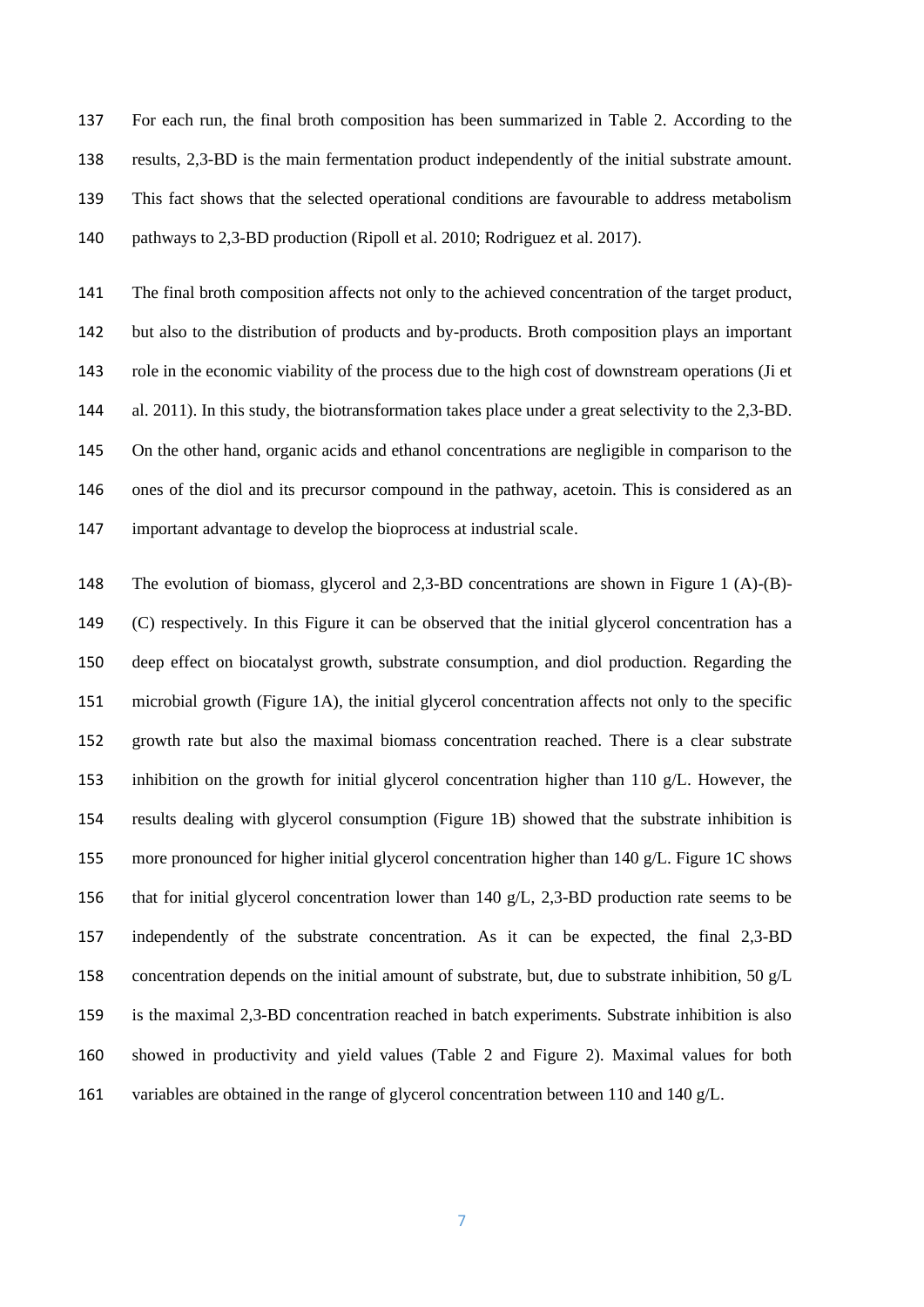The substrate inhibition in the production of 2,3-BD employing glucose as carbon source has been reported by other authors (Jurchescu et al. 2013; Kim et al. 2016). Nevertheless, this phenomenon has not previously described for the glycerol metabolism. Fed-batch operation is recommended in order to avoid substrate inhibition and increase the concentration of the target product,. In this way, the conclusions of the batch fermentations are the key for developing a successful fed-batch fermentation. Glycerol consumption and 2,3-BD production rates are directly relating to the slope of the evolution of glycerol and 2,3-BD concentration. The influence of the increase of the initial substrate concentration on glycerol consumption and diol production rates are shown in Figure 2A. The trends observed for these parameters follow the 171 behaviour previously described. Both rates remain almost constant (1.15 g/L·h and 0.45 g/L·h, respectively) whereas glycerol concentration is lower than 125 g/L. The substrate inhibition is more pronounced for substrate consumption rate than for 2,3-BD production rate.

 The 2,3-BD yield is expressed as the ratio between the yield (2,3-BD concentration / initial glycerol concentration) and the theoretical maximum yield, which is calculated applying the electron balance (Doran, 2013). The value of the theoretical maximum yield of 2,3-BD from 177 glycerol is 0.62  $g/g$ . The influence of initial glycerol concentration on 2.3-BD yield respect to the maximum theoretical yield is shown in Figure 2B. According to the results, the yield ratio reaches a maximum value around70 % for glycerol concentration between 100 and 140 g/L.

 Based on these results, 140 g/L is established as the maximum glycerol concentration in broth during the fermentation,. This concentration will be assumed as a biological constriction for the development of the bioprocess in fed-batch operational mode.

# **3.2** *2,3-butanediol production enhancement by means of a fed-batch strategy*

 In order to increase the final 2,3-BD concentration, different fed-batch experiments were carried out according to the conclusions from the batch runs. Firstly, an experiment employing pure glycerol with a feeding profile of 100 g/L as initial concentration and two subsequent pulses of 60 g/L was performed. Both feeding pulses were supplied before the glycerol concentration in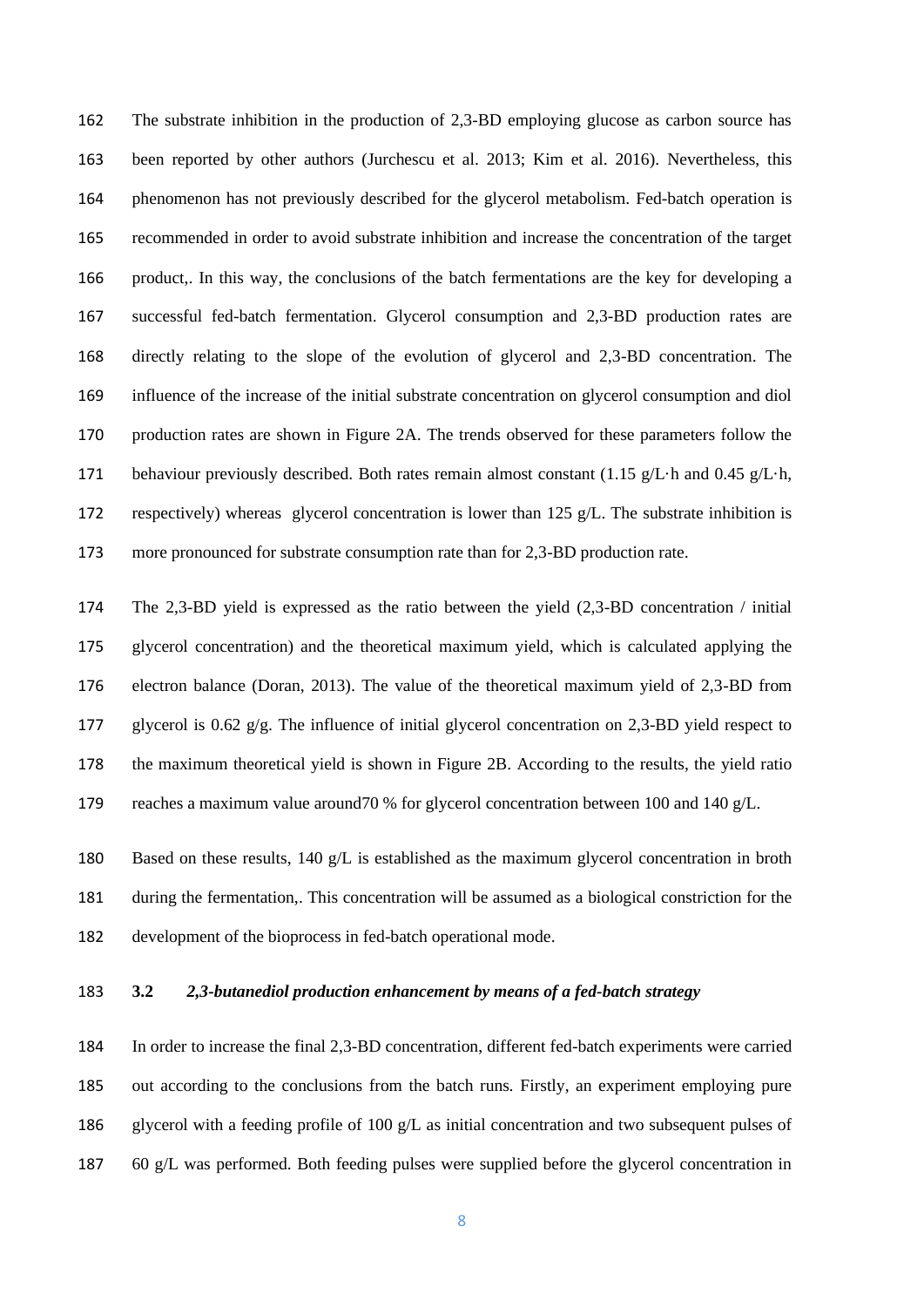the broth was lower than 30 g/L. The evolution of biomass and broth composition is shown in Figure 3A: glycerol consumption and 2,3-BD production rates remain constant during the first 6 days of fermentation. From that moment, the microorganism metabolism seems to slow down and 2,3-BD concentration does not change any more. It could be due to the large time length needed for the fermentation. However, the total glycerol concentration employed in this run 193 (190-200 g/L) yields a higher 2,3-BD concentration (93.3 g/L) compared to the results in batch mode (29.85 g/L) from the same glycerol concentration.

 Right afterwards, a new glycerol feeding profile was proposed in order to achieve the complete glycerol consumption. In this case, the initial glycerol concentration was 60 g/L and several pulses (5) of 30 g/L were carried out. The results are shown in Figure 3B. In this case, glycerol is complete exhausted at 180 h. At that point, the final broth composition is formed mainly by 2,3-BD, acetoin and biomass. Similar 2,3-BD concentration is achieved (90.5 g/L) with a 200 constant rate during the fermentation  $(0.52 \text{ g/L} \cdot \text{h})$ .

 Finally, biodiesel-derived raw glycerol was employed as sole carbon source in order to produce 202 2,3-BD by means of a fed-batch mode operation. The feeding profile employed was similar to 203 that one used for the best results for pure glycerol (initial glycerol concentration of 60  $g/L$  and 5 204 pulses of 30  $g/L$ ). The results are shown in Figure 3C. Similar trends are observed for the evolution of glycerol and the fermentation metabolites. For raw glycerol, the complete consumption of the carbon source lasts 200 h. 2,3-BD production taken place with a constant rate of 0.40 g/L·h. This rate is slower than the rate for the pure substrate. However, industrial waste has been employed as only carbon source. Therefore, the obtained results are also quite interesting since the point of view of increase the value of the waste as well as the overall profits in biodiesel industry. The reached 2,3-BD titre from raw glycerol is 80.5 g/L.

 Final broth composition in fed-batch runs is also included in table 2. It must be pointed out that 212 both is principally composed by 2,3-BD and biomass at the end of fermentation. This is a main advantage for the recovery and purification of the product at industrial scale.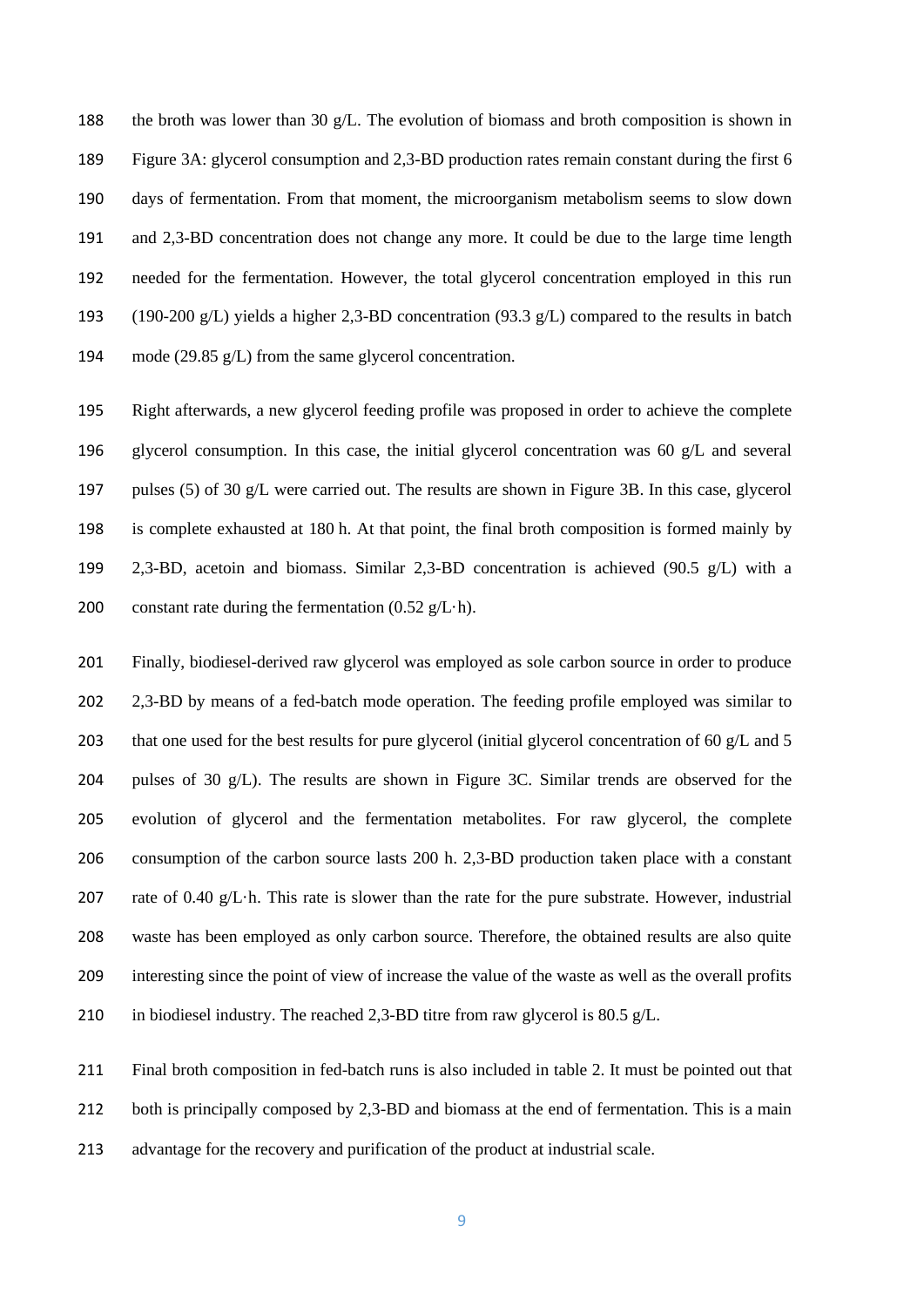Regarding the 2,3-BD production from glycerol by means of a fed-batch fermentation, a comparison between our results and the previously published studies has been summarized in Table 3. Table 3 presents a summary of literature values of 2,3-BD concentration, yield and productivity along with values from this reported experimental work, discerning between researches that use pure and biodiesel-derived raw glycerol. It should be pointed out that, in the present work 2,3-BD yield reached 90 % respect to the maximal theoretic yield. Regarding these previously published results, the highest 2,3-BD concentrations produced from glycerol are achieved employing *K. oxytoca* as biocatalyst. This strain belongs to risk group 2, not recommended for industrial-scale fermentations. To date, the results presented in this paper show the highest 2,3-BD concentration employing glycerol as sole carbon source and a biocatalyst belonging to risk group 1.

# **CONCLUSIONS**

 2,3-butanediol production by means of *R. terrigena* is clearly affected by initial glycerol concentration. Substrate concentration presents an inhibitory effect not only on the final diol concentration but also on the production rate. The highest yield (68 %) and concentration (49.4 229 g/L) in batch runs were achieved employing 140 g/L of pure glycerol. Different feeding strategies in fed-batch runs were carried out in order to avoid inhibition of the process. Successful 2,3-butanediol production results were obtained employing pure glycerol (final titre: 232 90.5 g/L) as carbon source as well as raw glycerol  $(80.5 \text{ g/L})$ .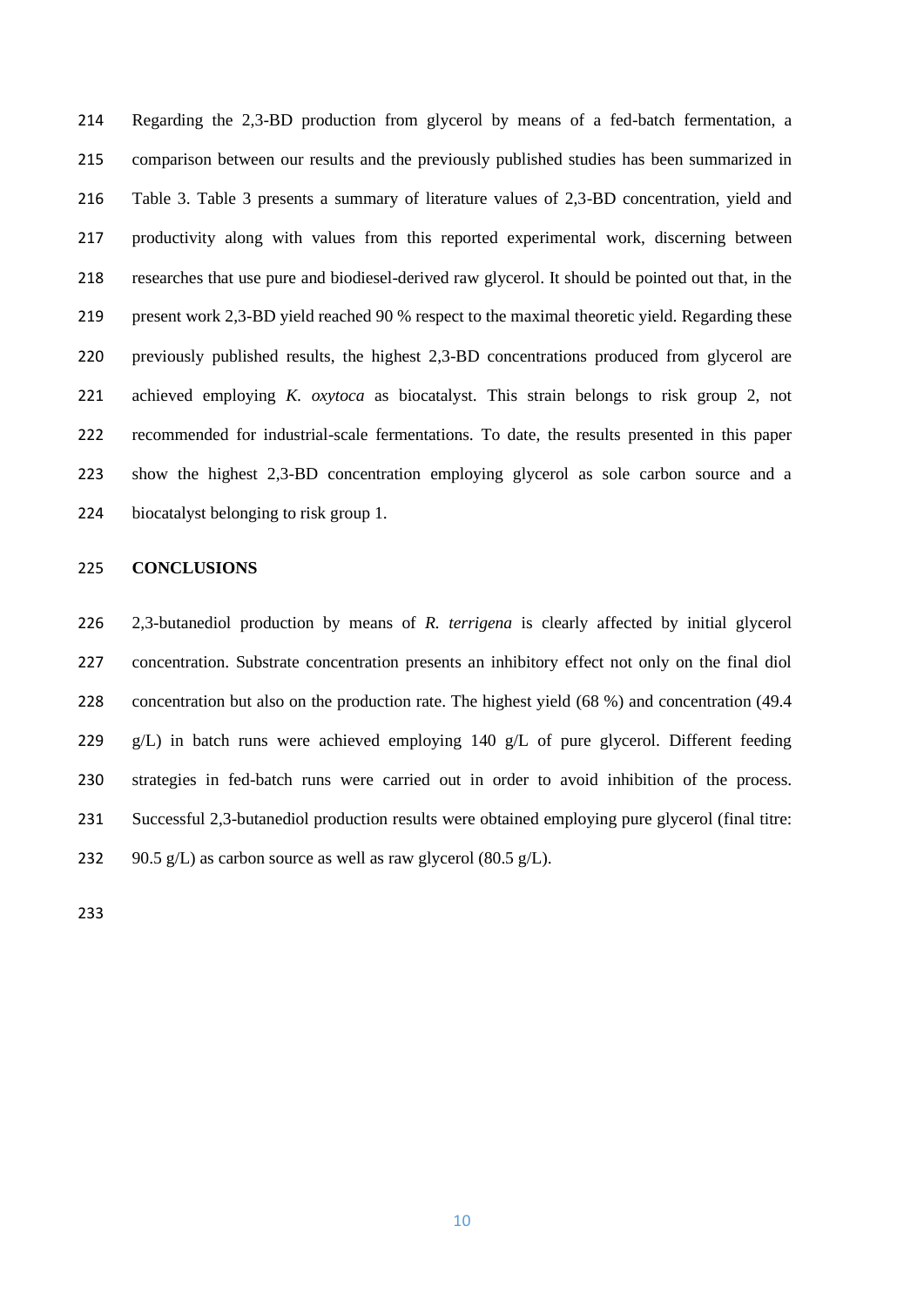# 235 **NOMENCLATURE**

| 236 | AA             | Acetic acid concentration (g/L)                                 |
|-----|----------------|-----------------------------------------------------------------|
| 237 | Ac             | Acetoin concentration (g/L)                                     |
| 238 | CDM            | Cell dry mass concentration $(g/L)$                             |
| 239 | Et             | Ethanol concentration (g/L)                                     |
| 240 | G              | Glycerol concentration (g/L)                                    |
| 241 | G <sub>C</sub> | Consumed glycerol concentration (g/L)                           |
| 242 | $G_T$          | Total fed glycerol concentration (g/L)                          |
| 243 | $G_0$          | Initial glycerol concentration (g/L)                            |
| 244 | LA             | Lactic acid concentration (g/L)                                 |
| 245 | $\mathbf P$    | 2,3-butanediol productivity (g/L·h)                             |
| 246 | $\mathbf t$    | time (h)                                                        |
| 247 | Y              | 2,3-butanediol yield respect to the maximal theoretic yield (%) |
| 248 | $2,3-BD$       | 2,3-butanediol concentration (g/L)                              |
|     |                |                                                                 |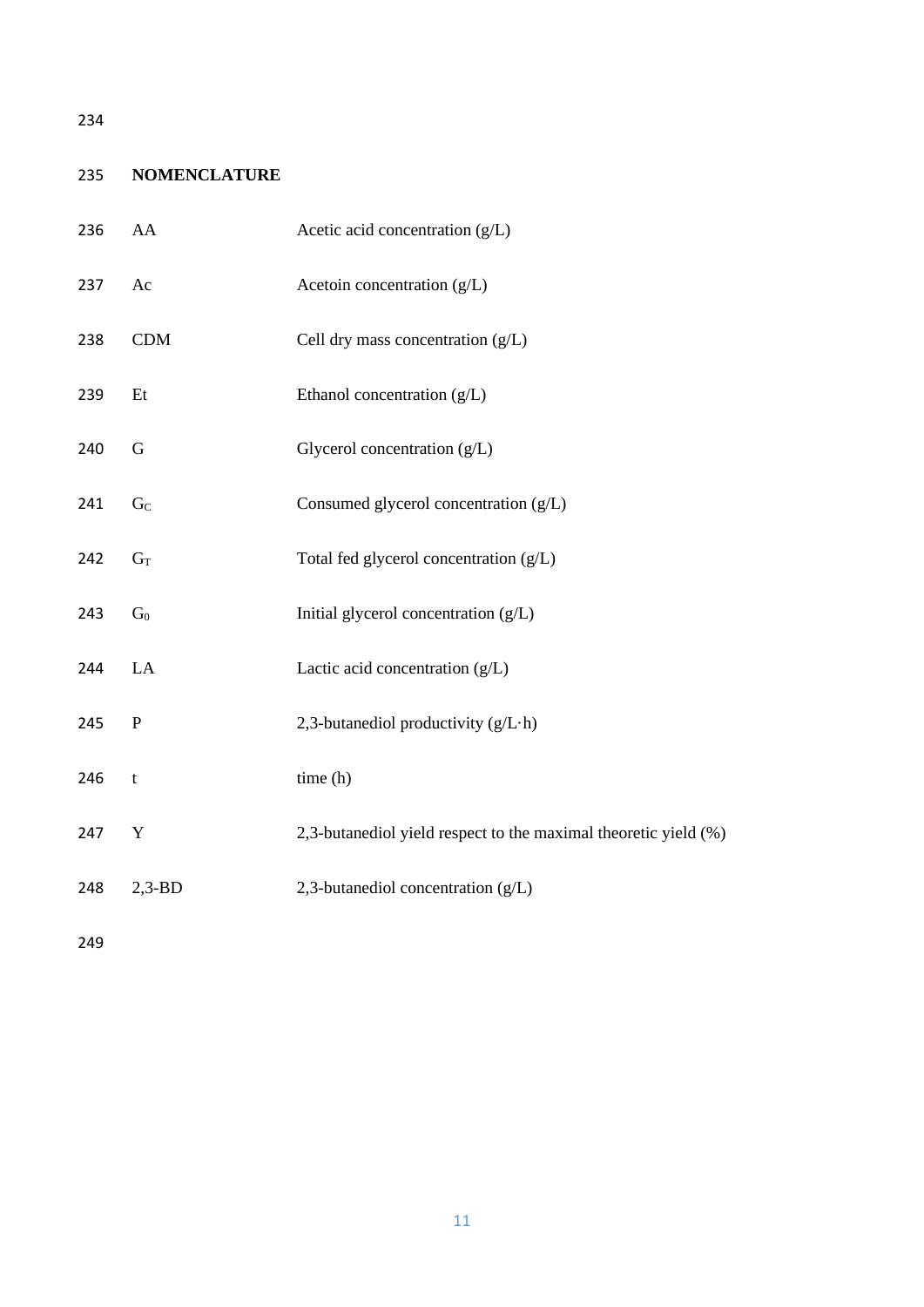#### **TABLE TITLES**

- **Table 1** Summary of published studies on 2,3-BD production employing different industrial wastes as renewables carbon source.
- **Table 2** Broth composition at the end of the batch and fed-batch experiments
- **Table 3** Summary of published studies on 2,3-BD production from pure and raw glycerol as sole carbon source using different strains in fed-batch mode operation.

# **FIGURE CAPTIONS**

- **Figure 1** Influence of initial pure glycerol concentration on **(A)** *R. terrigena* growth, **(B)** glycerol consumption, and **(C)** 2,3-BD production. **Symbols:** runs dealing with 261 different initial glycerol concentration:  $\blacksquare$  35 g/L;  $\blacksquare$  80 g/L;  $\blacktriangle$  110 g/L;  $\blacktriangledown$  140 262 g/L;  $\triangleleft$  190 g/L, and  $\star$  210 g/L.
- **Figure 2** Influence of initial pure glycerol in batch fermentation **(A)** on 2,3-BD production rate and glycerol consumption rate **(B)** on 2,3-BD yield respect to 265 the maximal theoretic yield. **Symbols:** Rate dealing with ■ glycerol 266 consumption,  $\bullet$  2,3-butanediol production, and  $\blacktriangle$  yield respect to theoretical maximum yield.
- **Figure 3** Evolution of biomass glycerol and metabolites concentration in fed-batch experiments employing **(A)** -**(B)** pure glycerol and **(C)** raw glycerol. **Symbols:** 270 concentration of  $\nabla$  glycerol;  $\blacksquare$  cell dry mass concentration;  $\blacklozenge$  2,3-butanediol; 271 acetoin; A lactic acid;  $\blacktriangle$  acetic acid, and  $\star$  ethanol.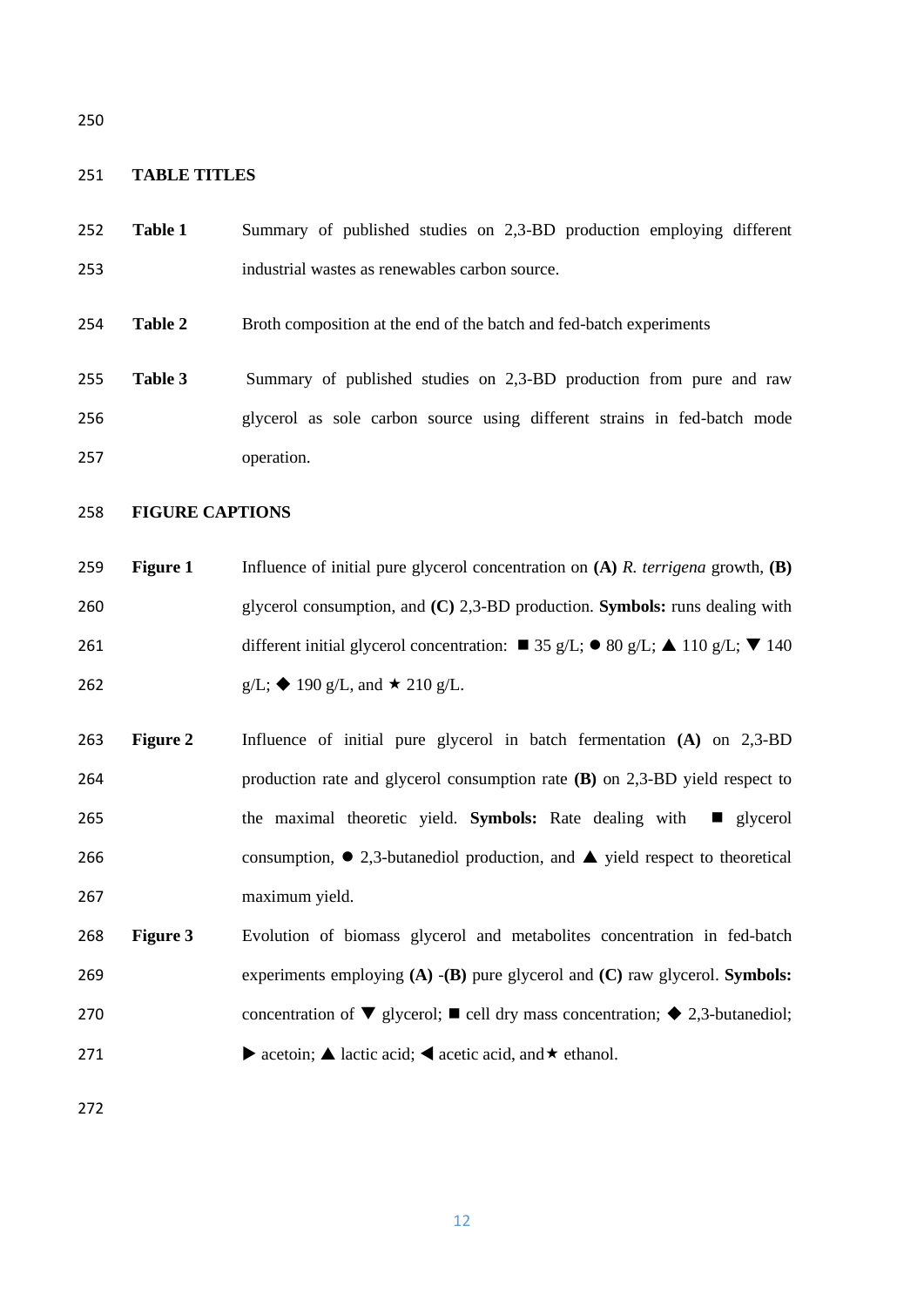**TABLES**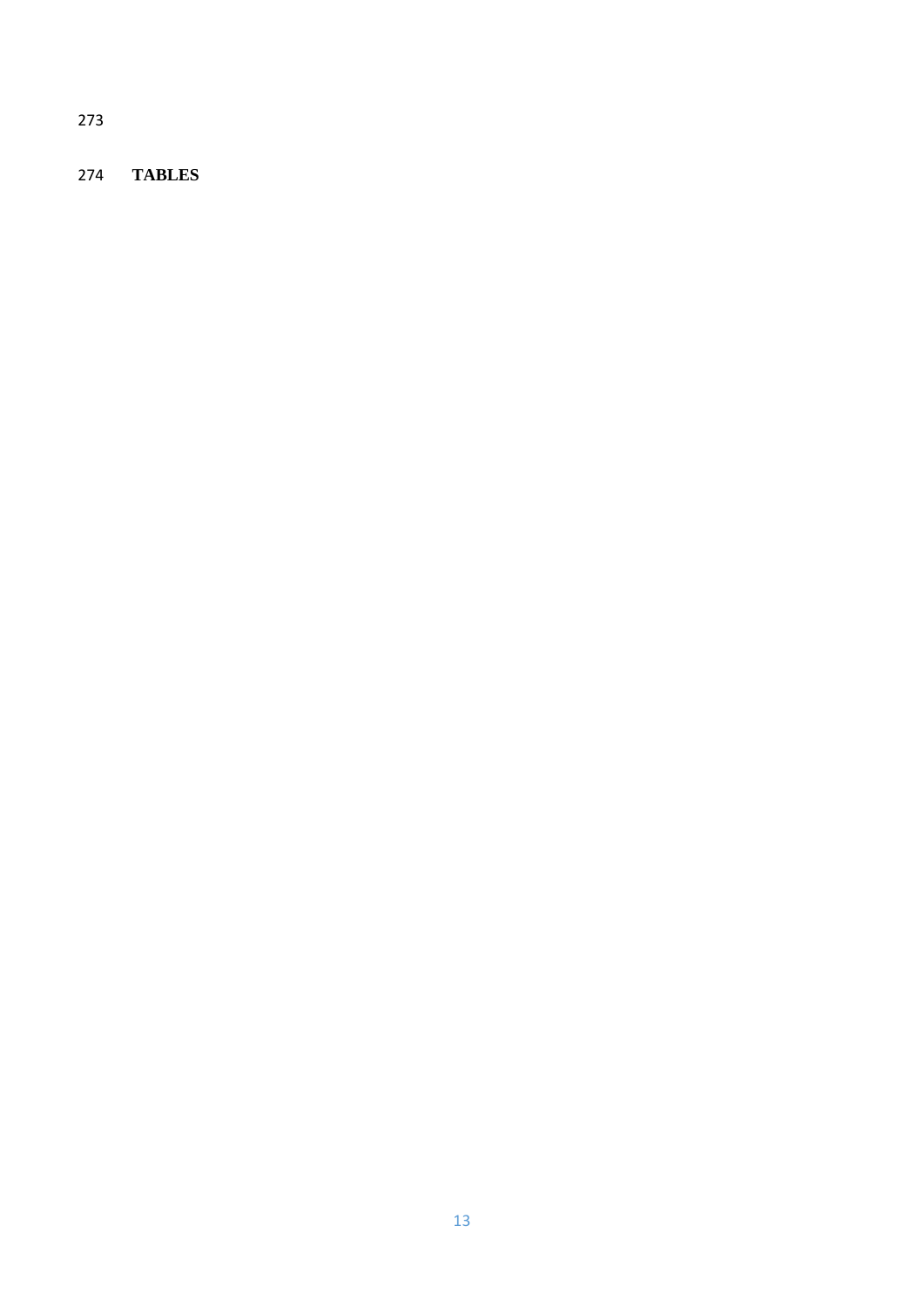- 275 **Table 1** Summary of published studies on 2,3-BD production employing different industrial wastes as renewables carbon source. Risk class
- 
- 276 classification of the microorganisms was made according to the available information by the Spanish Culture Collection (www.cect.org)

| Substrate<br>Microorganism   |                            | Risk class     | 2,3-BD titre $(g/L)$ | Reference                 |  |
|------------------------------|----------------------------|----------------|----------------------|---------------------------|--|
|                              | Klebsiella pneumoniae      | $\overline{2}$ | 80.5                 | Li et al. 2010            |  |
| Jerusalem artichoke          | Paenibacillus polymyxa     |                | 67.9                 | Cao et al. 2017           |  |
|                              |                            |                | 77.1                 | Gao et al. 2010           |  |
|                              | Bacillus sp.               |                | 28.6                 | Park et al. 2017          |  |
|                              | Enterobacter aerogenes     | $\overline{2}$ | 98.7                 | Jung et al. 2013          |  |
|                              |                            |                | 140.0                | Jung et al. 2015          |  |
| Sugarcane molasses           | Klebsiella oxytoca         | $\overline{2}$ | 99.5                 | Dai et al. 2015           |  |
|                              | <b>Bacillus</b> subtilis   |                | 17.4                 | Deshmukh et al. 2016      |  |
| Cheese whey powder           | Klebsiella pneumoniae      | $\overline{2}$ | 57.6                 | Guo et al. 2017           |  |
| Switchgrass biomass          | Klebsiella oxytoca         | $\overline{2}$ | 79.4                 | Guragain and Vadlani 2017 |  |
| Oil palm                     | Enterbacter cloacae        | $\overline{2}$ | 7.7                  | Hazeena et al. 2017       |  |
|                              | Enterobacter aerogenes     | $\overline{2}$ | 14.3                 | Joo et al. 2016           |  |
| Lignocellulosic hydrolysates | Zymomonas mobilis          |                | 10.0                 | Yang et al. 2016          |  |
|                              | Enterbacter cloacae        | 2              | 41.4                 | Priya and Lal 2019        |  |
|                              |                            | $\overline{2}$ | 11.0                 | Huang et al. 2013         |  |
|                              | Klebsiella pneumoniae      |                | 70.0                 | Petrov and Petrova 2009   |  |
|                              |                            | $\overline{2}$ | 131.5                | Cho et al. 2015           |  |
|                              | Klebsiella oxytoca         |                | 30.1                 | Yen et al. 2014           |  |
| Glycerol                     | Enterobacter aerogenes     | $\overline{2}$ | 32.0                 | Metsoviti at al. 2012     |  |
|                              | Raoultella ornithinolytica |                | 78.1                 | Kim et al. 2017           |  |
|                              | Raoultella planticola      |                | 30.8                 | Bustamante et al. 2019    |  |
|                              |                            |                | 27.5                 | Ripoll et al. 2016        |  |
|                              | Raoultella terrigena       | 1              | 33.6                 | Ripoll et al. 2016        |  |
|                              |                            |                | 80.5                 | This work                 |  |
|                              |                            |                | 83.3                 | Yang at al. 2013          |  |
| Beet Molasses + Glycerol     | Bacillus amyloliquefaciens |                | 102.3                | Yang et al. 2015          |  |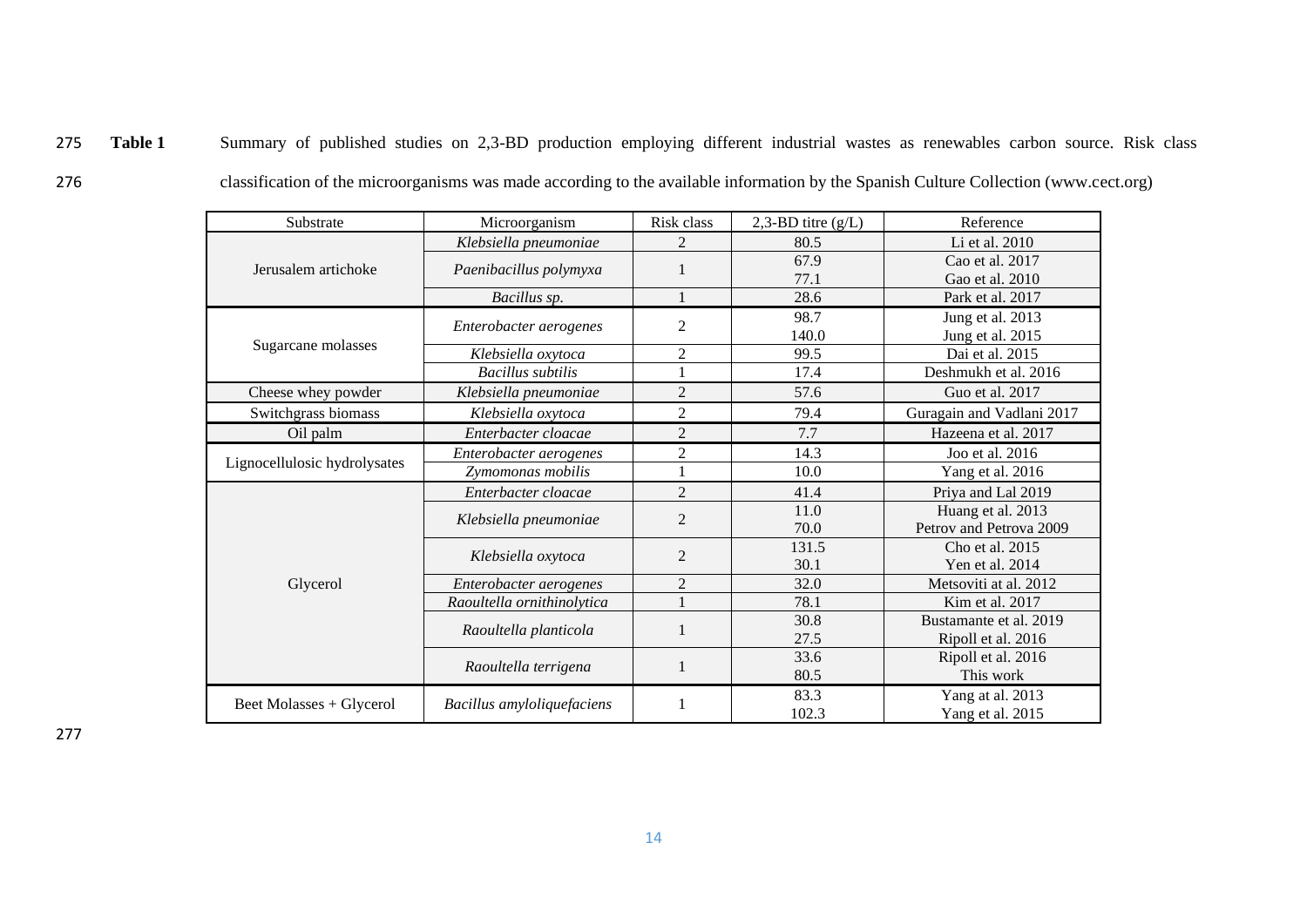|                |           | <b>Glycerol</b>    |          | <b>Biomass</b>          | 2,3-butanediol    |                     |                  | <b>By-products</b>   |                                   |                  |              |                 |                 |
|----------------|-----------|--------------------|----------|-------------------------|-------------------|---------------------|------------------|----------------------|-----------------------------------|------------------|--------------|-----------------|-----------------|
| Run            | Mode      | <b>Time</b><br>(h) | Typ<br>e | <b>Initial</b><br>(g/L) | Final<br>(g/L)    | <b>CDM</b><br>(g/L) | Titre<br>(g/L)   | P<br>$(g/L \cdot h)$ | Y<br>$\left( \frac{0}{0} \right)$ | Ac<br>(g/L)      | LA<br>(g/L)  | AA<br>(g/L)     | Et<br>(g/L)     |
|                | Batch     | 25                 | Pure     | $34.88 \pm 1.89$        | $2.60 \pm 0.43$   | $11.52 \pm 0.58$    | $5.95 \pm 0.82$  | 0.24                 | 30                                | $0.57 \pm 0.11$  | $0 \pm 0.01$ | $0.37 \pm 0.16$ | $0.95 \pm 0.20$ |
| 2              | Batch     | 67                 | Pure     | $82.67 \pm 3.12$        | $2.27 \pm 0.55$   | $12.54 \pm 0.79$    | $22.01 \pm 1.56$ | 0.33                 | 46                                | $1.60 \pm 0.33$  | $0 \pm 0.01$ | $0.65 \pm 0.21$ | $2.94 \pm 0.35$ |
| 3              | Batch     | 92                 | Pure     | $110.73 \pm$<br>6.14    | $0 \pm 0.01$      | $13.84 \pm 0.62$    | $33.11 \pm 2.41$ | 0.36                 | 64                                | $3.35 \pm 0.24$  | $0 \pm 0.01$ | $0.52 \pm 0.08$ | $2.41 \pm 0.42$ |
| $\overline{4}$ | Batch     | 128                | Pure     | $142.97 \pm$<br>5.95    | $12.43 \pm 1.34$  | $12.40 \pm 0.81$    | $49.42 \pm 3.45$ | 0.39                 | 68                                | $4.45 \pm 0.08$  | $0 \pm 0.01$ | $0.77 \pm 0.17$ | $0.88 \pm 0.28$ |
| 5              | Batch     | 128                | Pure     | $194.20 \pm$<br>7.95    | $135.58 \pm 6.24$ | $11.77 \pm 0.59$    | $29.85 \pm 2.02$ | 0.22                 | 25                                | $.59 \pm 0.12$   | $0 \pm 0.01$ | $0.93 \pm 0.14$ | $0 \pm 0.01$    |
| -6             | Batch     | 128                | Pure     | $211.54 \pm$<br>8.20    | $174.55 \pm 8.35$ | $9.13 \pm 0.46$     | $21.79 \pm 1.95$ | 0.17                 | 17                                | $1.89 \pm 0.24$  | $0 \pm 0.01$ | $0 \pm 0.01$    | $0 \pm 0.01$    |
|                | Fed-batch | 192                | Pure     | $100+2(60)$             | $32.68 \pm 3.95$  | $17.89 \pm 0.72$    | $93.25 \pm 4.65$ | 0.49                 | 96                                | $8.30 \pm 0.54$  | $0 \pm 0.01$ | $1.23 \pm 0.37$ | $0.26 \pm 0.08$ |
| 8              | Fed-batch | 175                | Pure     | $60+5(30)$              | $0 \pm 0.01$      | $15.01 \pm 0.89$    | $90.50 \pm 5.05$ | 0.52                 | 88                                | $7.21 \pm 0.14$  | $0 \pm 0.01$ | $2.25 \pm 0.31$ | $0 \pm 0.01$    |
| 9              | Fed-batch | 200                | Raw      | $60+5(30)$              | $0 \pm 0.01$      | $13.65 \pm 0.66$    | $80.54 \pm 3.95$ | 0.40                 | 90                                | $10.83 \pm 0.36$ | $0 \pm 0.01$ | $0 \pm 0.01$    | $0.35 \pm 0.06$ |

279 **Table 2** Broth composition at the end of the batch and fed-batch experiments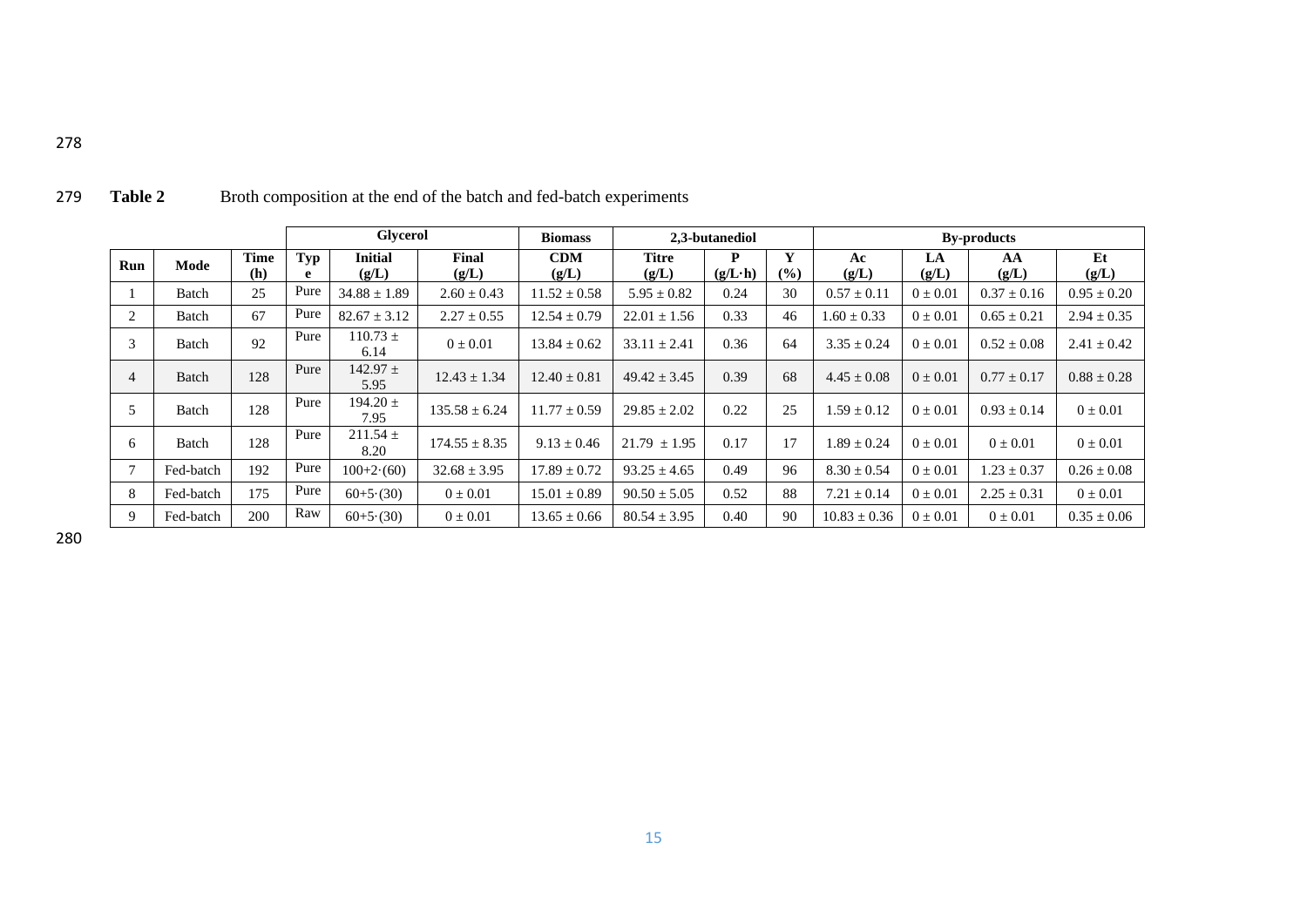| I<br>×<br>۰. |  |
|--------------|--|
|              |  |

**Microorganism Risk group Glycerol**  $\begin{bmatrix} G_T \\ G \end{bmatrix}$ **(g/L) G<sup>C</sup> (g/L) 2,3-BD (g/L) P (g/L·h)**  $\frac{Y}{(\%)}$ **(%) Reference** *Klebsiella pneumoniae* 2 Pure - 180 70.0 0.47 78 Petrov and Petrova 2010 *Klebsiella oxytoca* 2 Pure 310 297 115.0 1.01 82 Cho et al. 2015 Raw 345 300 131.5 0.84 90 *Bacillus amyloliquefaciens* | 1 | Raw | - | 113 | 43.1 | 0.45 | 78 | Yang et al. 2013 *Raoultella ornitholytica* | 1 | Raw | 200 | 175 | 78.1 | 0.87 | 72 | Kim et al. 2017 *Raoultella terrigena* 1 Pure | 210 | 210 | 90.5 | 0.52 | 88 This work Raw | 182 | 182 | 80.5 | 0.40 | 90

| 282 | Table 3 Summary of published studies on 2,3-BD production from pure and raw glycerol as sole carbon source using different strains in fed-batch mode |
|-----|------------------------------------------------------------------------------------------------------------------------------------------------------|
|     | 283 operation.                                                                                                                                       |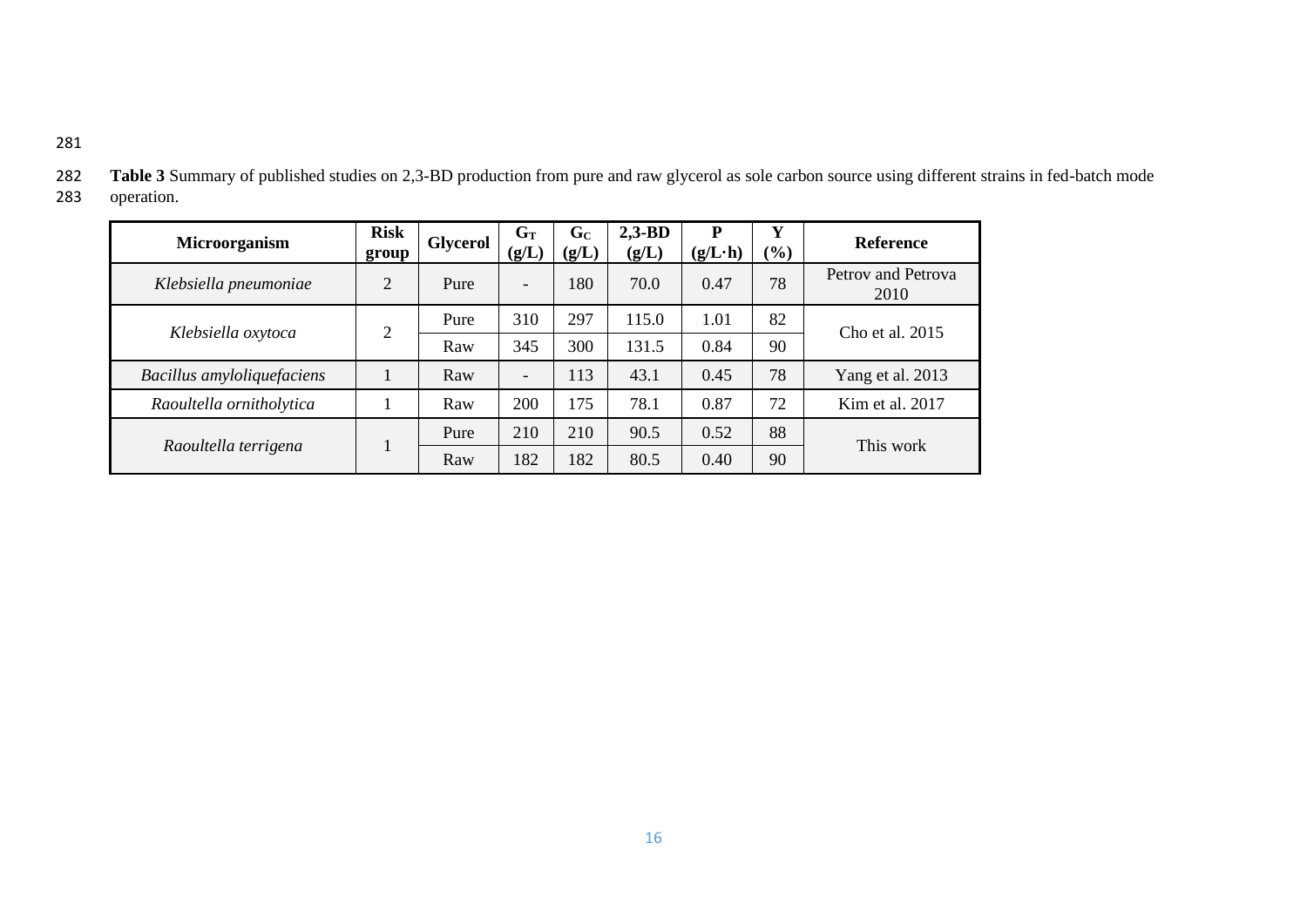

 **Figure 1** Influence of initial pure glycerol concentration on **(A)** *R. terrigena* growth, **(B)** glycerol consumption, and **(C)** 2,3-BD production. **Symbols:** runs dealing with 290 different initial glycerol concentration: ■ 35 g/L; ● 80 g/L; ▲ 110 g/L; ▼ 140 291 g/L;  $\triangle$  190 g/L, and  $\star$  210 g/L.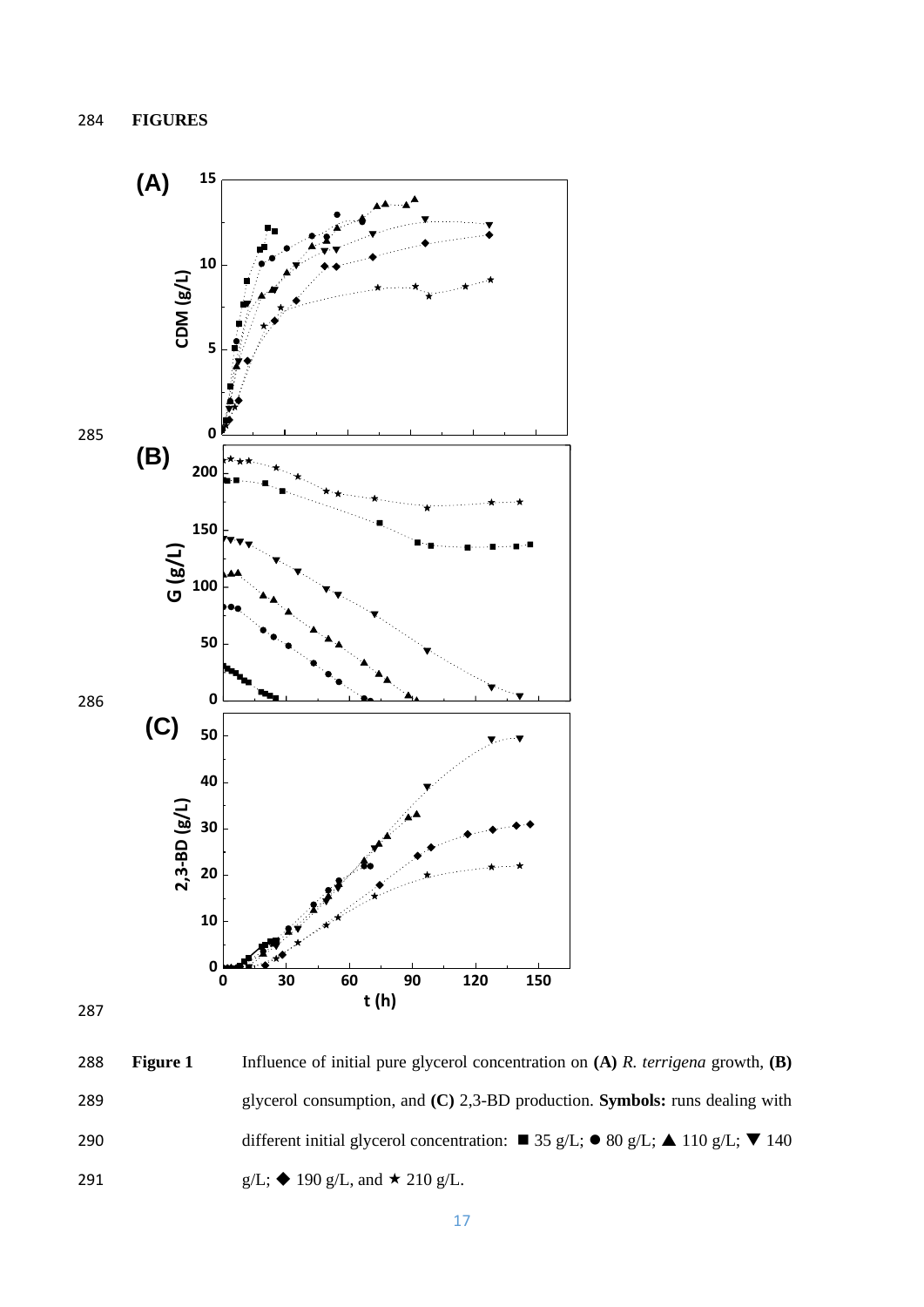

 **Figure 2** Influence of initial pure glycerol in batch fermentation **(A)** on 2,3-BD production rate and glycerol consumption rate **(B)** on 2,3-BD yield respect to 296 the maximal theoretic yield. **Symbols:** Rate dealing with ■ glycerol 297 consumption,  $\bullet$  2,3-butanediol production, and  $\blacktriangle$  yield respect to theoretical maximum yield.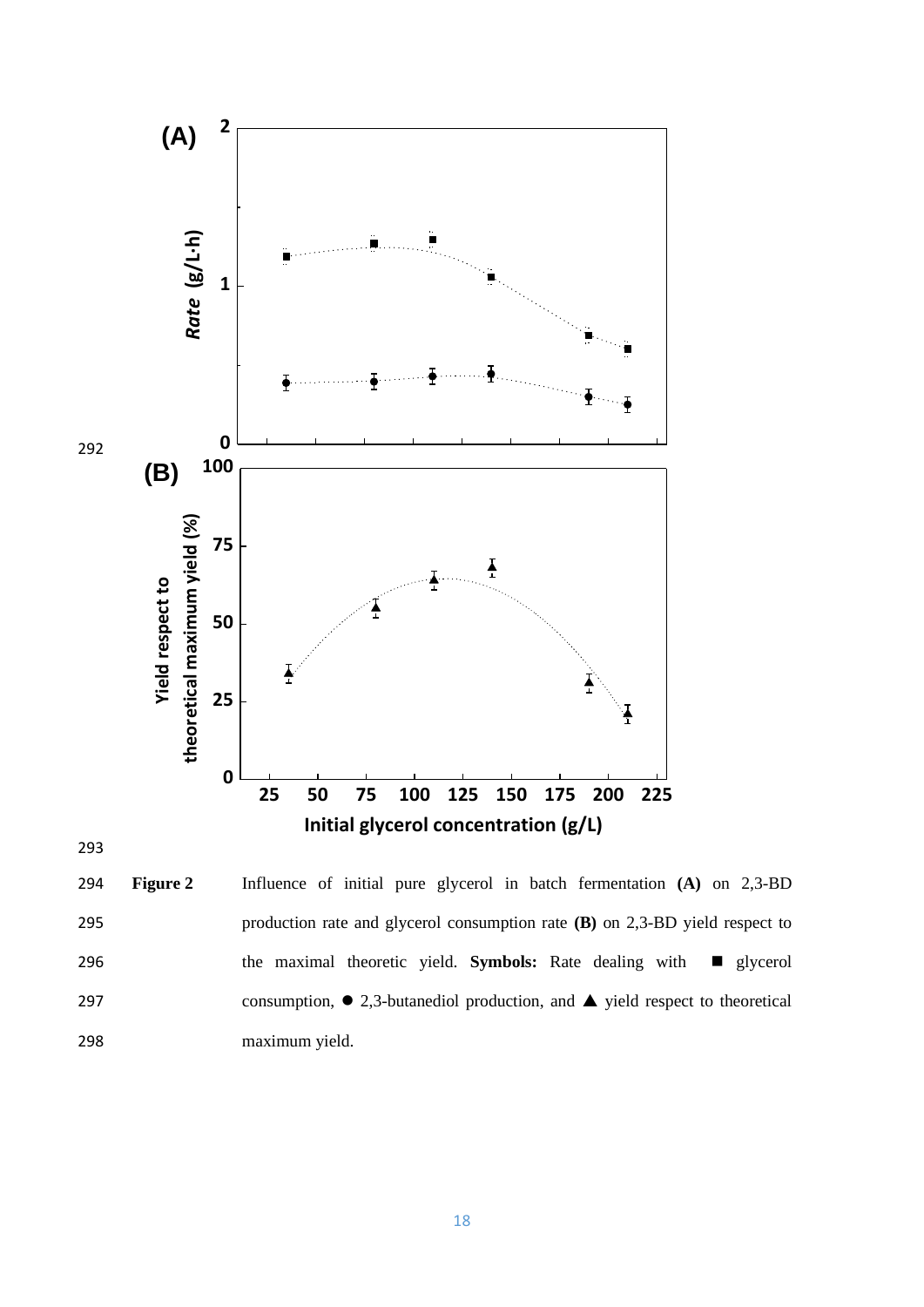



 **Figure 3** Evolution of biomass glycerol and metabolites concentration in fed-batch experiments employing **(A)** -**(B)** pure glycerol and **(C)** raw glycerol. **Symbols:** 304 concentration of  $\nabla$  glycerol;  $\blacksquare$  cell dry mass concentration;  $\blacklozenge$  2,3-butanediol; 305 acetoin;  $\triangle$  lactic acid;  $\triangle$  acetic acid, and  $\star$  ethanol.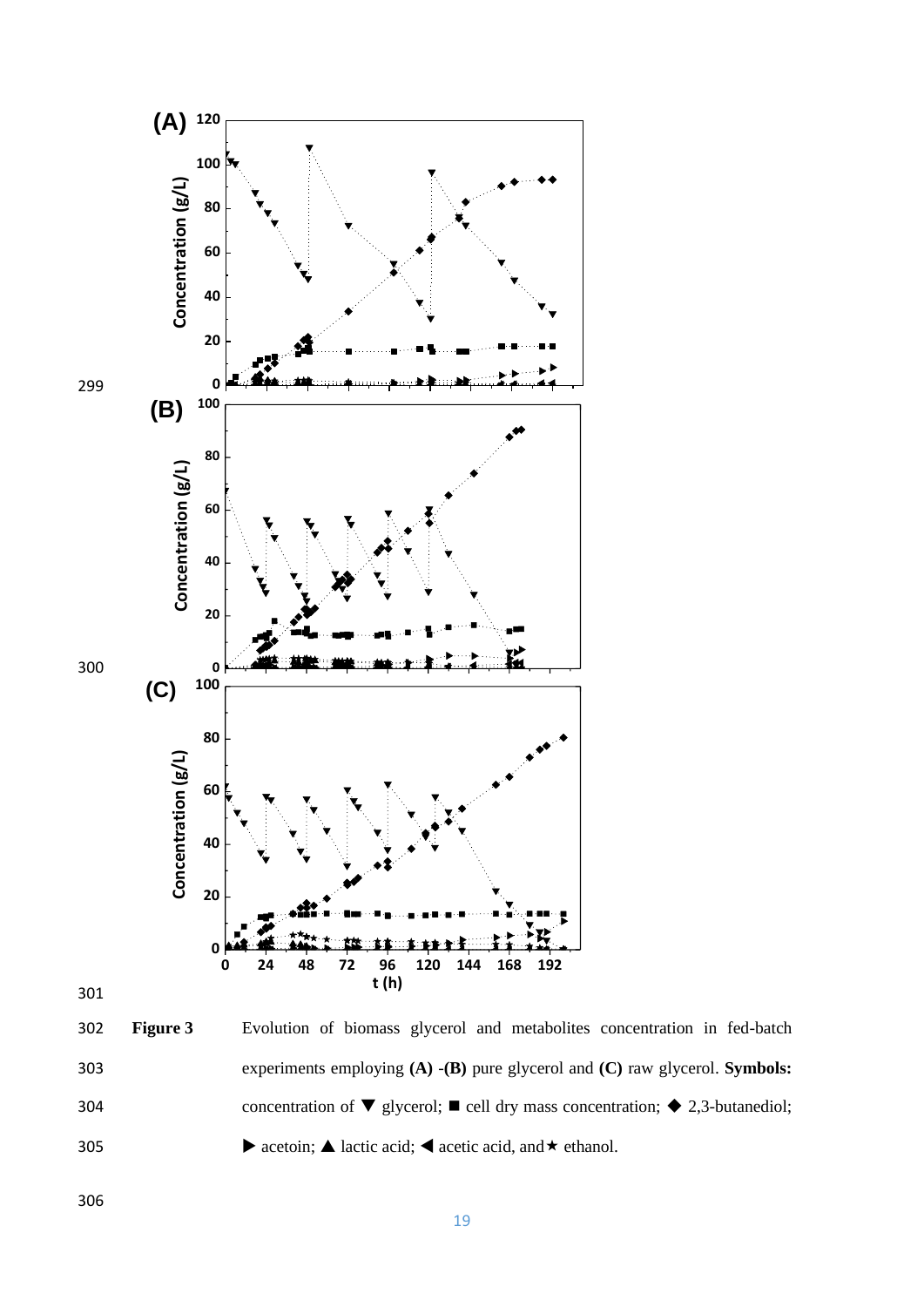# **ACKNOWLEDGEMENTS**

- This work was supported by the Ministerio de Economía, Industria y competitividad, Gobierno
- de España, under contract EUI2008-03600 and CTQ2010-11765-E.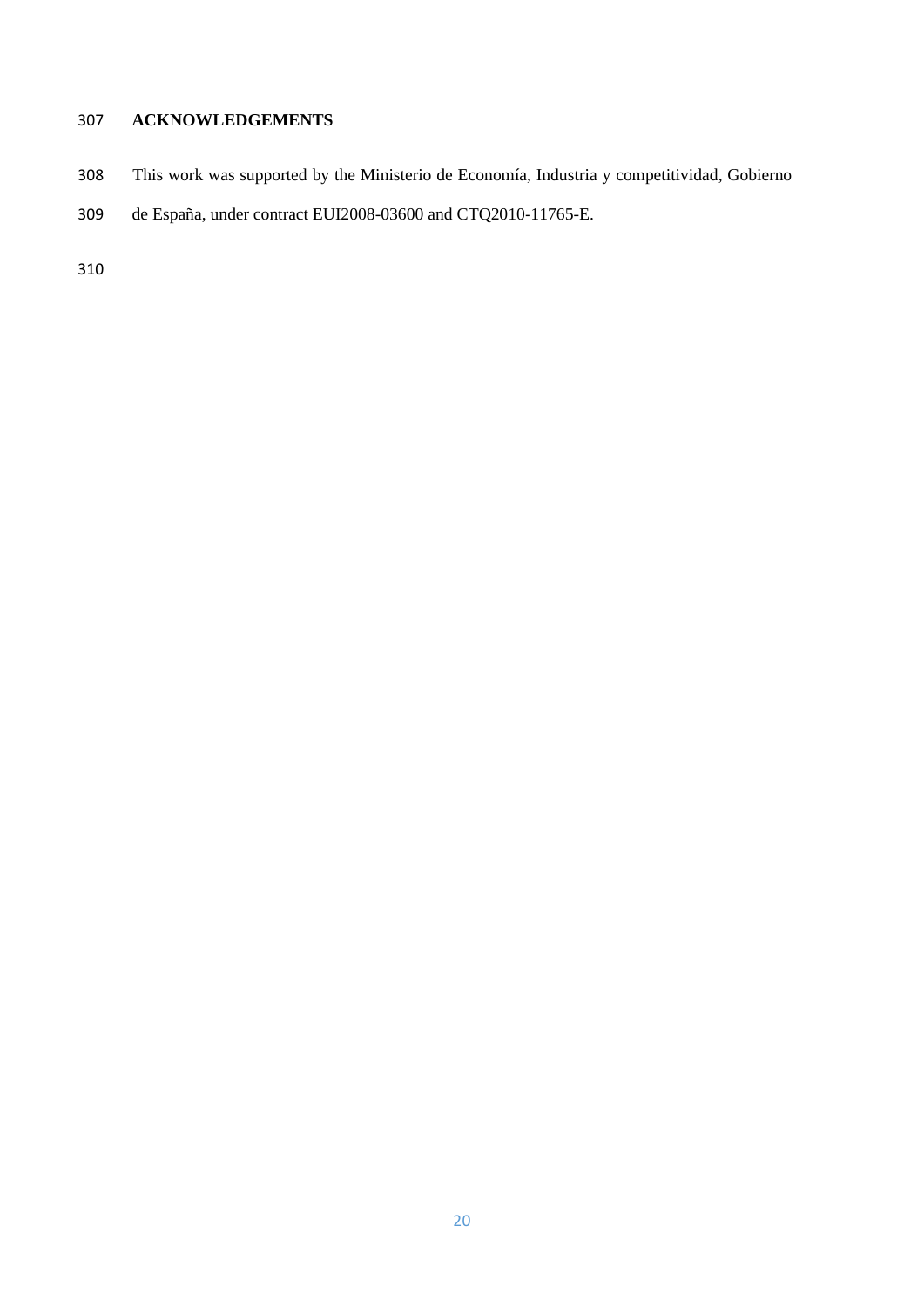#### **REFERENCES**

- BacDive The bacterial diversity metadatabase. [https://bacdive.dsmz.de.](https://bacdive.dsmz.de/) Accessed 28th Oct 2019.
- Bustamante D, Segarra S, Montesinos A, Tortajada M, Ramón D, Rojas A (2019) Improved
- *Raoultella planticola* strains for the production of 2,3-butanediol from glycerol. Fermentation 5:
- 11-21. doi: 0.3390/fermentation5010011
- Cao C, Zhang L, Gao J, Xu H, Xue F, Huang W, Li Y (2017) Research on the solid state
- fermentation of jerusalem artichoke pomace for producing *R,R*-2,3-Butanediol by *Paenibacillus*
- *polymyxa* ZJ-9. Appl Biochem Biotechnol 182: 687–696. doi: 10.1007/s12010-016-2354-7
- Celinska E, Grajek W (2009) Biotechnological production of 2,3-butanediol-current state and
- prospects. Biotechnol Adv 27: 715–725. doi: 10.1016/j.biotechadv.2009.05.002
- 323 CECT Spanish Colletction of Type Culture. [https://www.uv.es/uvweb/coleccion-espanola-](https://www.uv.es/uvweb/coleccion-espanola-cultivos-tipo/es/coleccion-espanola-cultivos-tipo-1285872233521.html)
- [cultivos-tipo/es/coleccion-espanola-cultivos-tipo-1285872233521.html.](https://www.uv.es/uvweb/coleccion-espanola-cultivos-tipo/es/coleccion-espanola-cultivos-tipo-1285872233521.html) Accesed 28<sup>th</sup> Oct 2019
- Cho S, Kim T, Woo HM, Kim Y, Lee J, Um Y (2015) High production of 2,3-butanediol from
- biodiesel-derived crude glycerol by metabolically engineered *Klebsiella oxytoca* M1.
- Biotechnol Biofuels 8: 146-158. doi: 10.1186/s13068-015-0336-6
- Da Silva GP, Mack M, Contiero J (2009) Glycerol: A promising and abundant carbon source for
- industrial microbiology. Biotech Adv 27: 30-39. doi: 10.1016/j.biotechadv.2008.07.006
- Dai JY, Zhao P, Cheng XL (2015) Enhanced Production of 2,3-Butanediol from Sugarcane
- Molasses. Appl Biochem Biotechnol 175(6): 3014-3024. doi: 10.1007/s12010-015-1481-x
- Deshmukh AN, Nipanikar-Gokhale P, Jain R (2016) Engineering of *Bacillus subtilis* for the
- production of 2,3-Butanediol from sugarcane molasses. Appl Biochem Biotechnol 179: 321–
- 331. doi: 10.1007/s12010-016-1996-9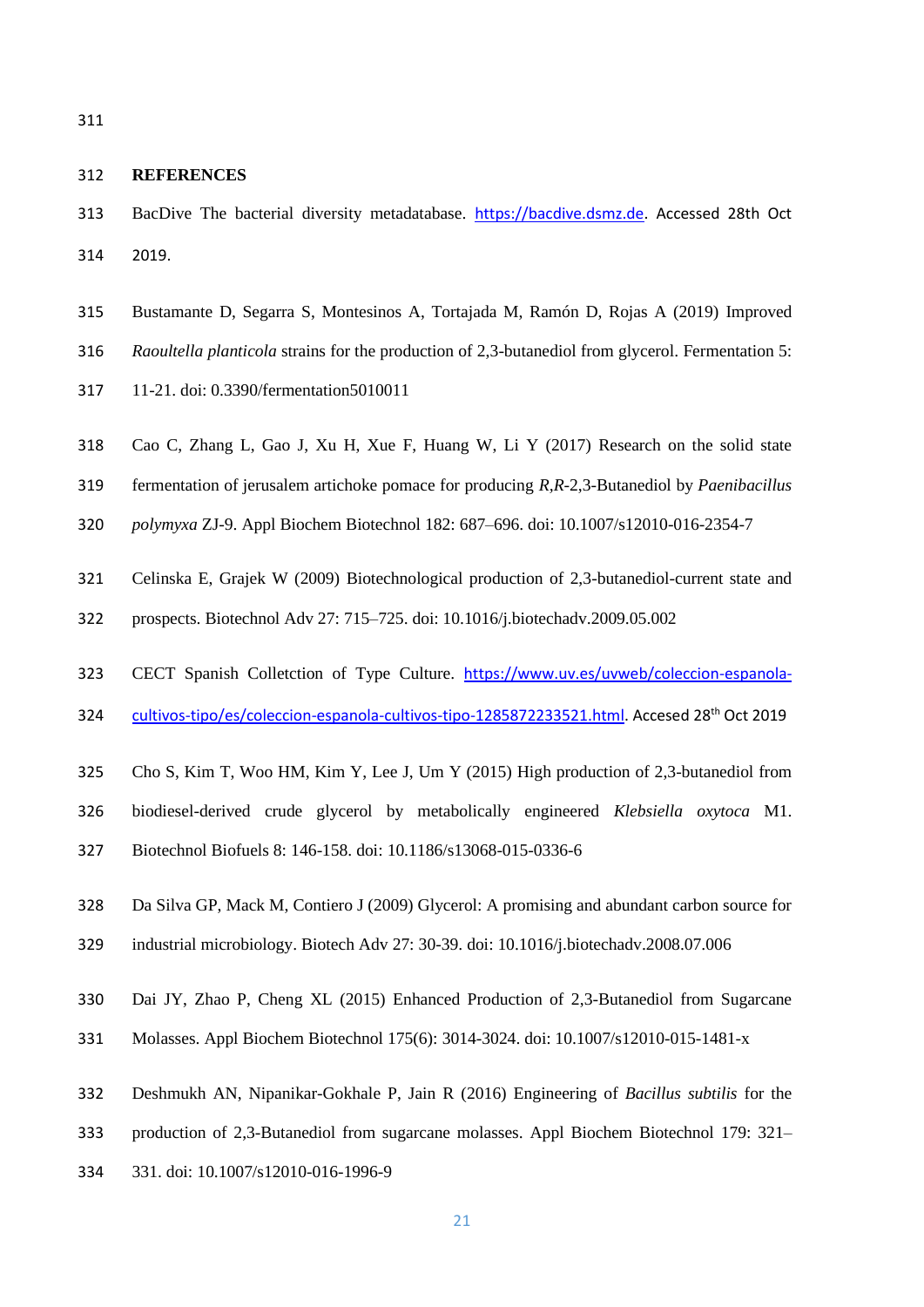- 335 Doran PM (2013) Bioprocess Engineering Principles. 2<sup>nd</sup> Edition. Academic Press, London
- Gao J, Xu H, Li Q (2010) Optimization of medium for one-step fermentation of inulin extract
- from Jerusalem artichoke tubers using *Paenibacillus polymyx*a ZJ-9 to produce *R, R*-2,3-
- butanediol. Bioresour Technol 101(18): 7076-7082. doi: 10.1016/j.biortech.2010.03.143
- Gerpen JV (2005) Biodiesel processing and production. Fuel Sci Technol 86: 1097-1107. doi: 10.1016/j.fuproc.2004.11.005
- Guo X, Wang Y, Guo J, Wang Q, Zhang Y, Chen Y, Zhang C, Xiao D (2017) Efficient production of 2,3-butanediol from cheese whey powder (CWP) solution by *Klebsiella pneumoniae* through integrating fed-batch fermentation with a two-stage pH control strategy, Fuel 203: 469-477. doi: 10.1016/j.fuel.2017.04.138
- Guragain YN, Vadlani PV (2017) 2,3-Butanediol production using *Klebsiella oxytoca* ATCC 8724: Evaluation of biomass derived sugars and fed-batch fermentation process. Process Biochem 58: 25-34. doi: 10.1016/j.procbio.2017.05.001
- Hazeena SH, Pandey A, Binod P (2017) Evaluation of oil palm front hydrolysate as novel substrate for 2,3-butanediol production using a novel isolate *Enterobacter cloacae* SG1. Renewable Energy 98: 216-220. doi: 10.1016/j.renene.2016.02.030
- Huang C, Jiang Y, Guo G, Hwang W (2013) Method of 2,3-butanediol production from glycerol and acid-pretreated rice straw hydrolysate by newly isolated strains: Pre-evaluation as an integrated biorefinery process. Bioresour Technol 135: 446-453. doi: 10.1016/j.biortech.2012.10.141
- Ji X, Huang H, Ouyang P (2011) Microbial 2,3-butanediol production: a state of the art review. Biotechnol Adv 29: 351-364. doi: 10.1016/j.biotechadv.2011.01.007
- Joo J, Lee SJ, Yoo HY, Kim Y, Jang M, Lee J, Han SO, Kim SW, Park C (2016) Improved
- fermentation of lignocellulosic hydrolysates to 2,3-butanediol through investigation of effects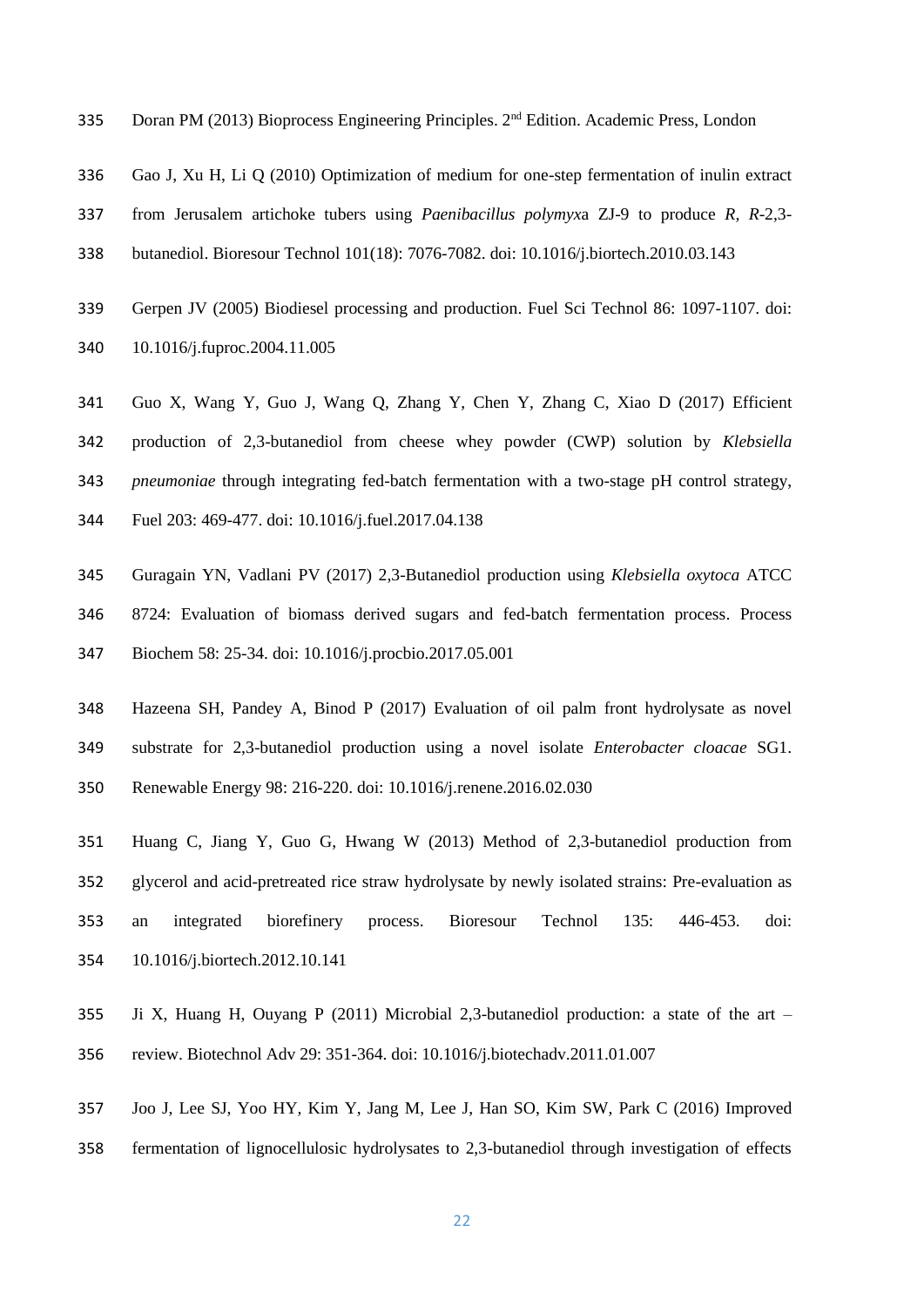- on inhibitory compounds by *Enterobacter aerogenes*. Chem Eng J 306: 916-924. doi: 10.1016/j.cej.2016.07.113
- Jung MY, Park BS, Lee J (2013) Engineered *Enterobacter aerogenes* for efficient utilization of sugarcane molasses in 2,3-butanediol production. Bioresour Technol 139: 21-27. doi: 10.1016/j.biortech.2013.04.003
- Jung MY, Jung HM, Lee J (2015) Alleviation of carbon catabolite repression in *Enterobacter*
- *aerogenes* for efficient utilization of sugarcane molasses for 2,3-butanediol production. Biotechnol Biofuels 8(1): 106. doi: 10.1186/s13068-015-0290-3
- Jurchescu I, Hamann J, Zhou X, Ortmann T, Kuenz A, Pruesse U, Lang S (2013) Enhanced 2,3-
- butanediol production in fed-batch cultures of free and immobilized *Bacillus licheniformis* DSM
- 878. Appl Microbiol Biotechnol 97: 6715–6723. doi: 10.1007/s00253-013-4981-z
- Kim D, Park JM, Song H, Chang YK (2016) Kinetic modelling of substrate and product inhibition for 2,3-butanediol production by *Klebsiella oxytoca.* Biochem Eng J 114: 94-100. doi: 10.1002/btpr.2168
- Kim T, Cho S, Woo HM, Lee S, Lee J, Um Y, Seo J (2017) High production of 2,3-butanediol
- from glycerol without 1,3-propanediol formation by *Raoultella ornithinolytica* B6. Appl
- Microbiol Biotechnol 101:2821–2830. doi: 10.1007/s00253-017-8094-y
- Li D, Dai JY, Xiu ZL (2010) A novel strategy for integrated utilization of Jerusalem artichoke
- stalk and tuber for production of 2,3-butanediol by *Klebsiella pneumoniae.* Bioresour Technol
- 101(21): 8342-8347. doi: 10.1016/j.biortech.2010.06.041
- Martinez-Gomez M, Flores N, Castañeda HM, Martinez-Batallar G, Hernandez-Chavez G,
- Ramirez OT, Grosset G, Encarnacion S, Bolivar F (2012) New insights into *Escherichia coli*
- metabolism: carbon scavenging, acetate metabolism and carbon recycling responses during
- growth on glycerol. Microb Cell Fact 11: 46. doi: 10.1186/1475-2859-11-46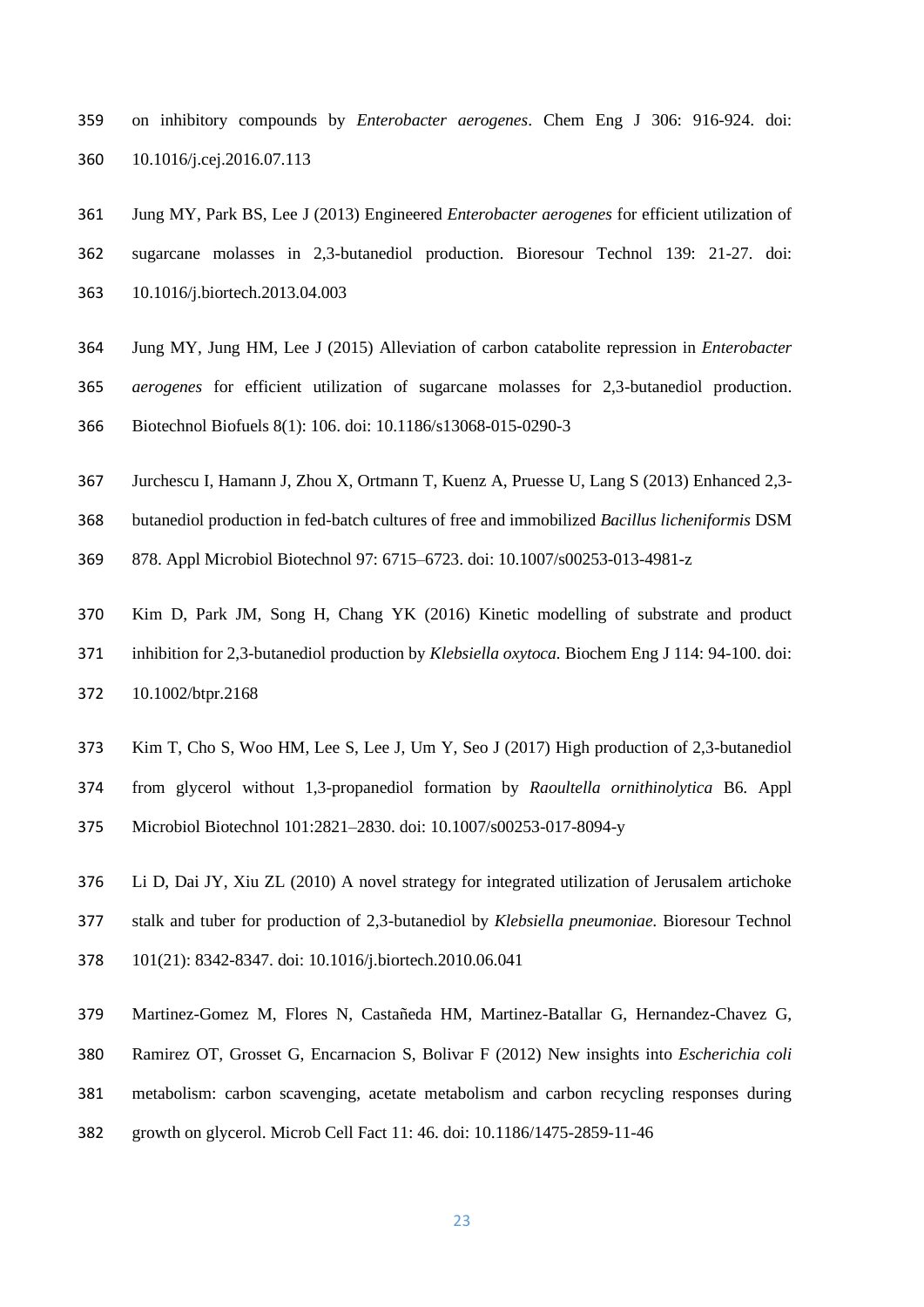- Metsoviti M, Paramithiotis S, Drosino EH, Galiotou-Panayotou M, Nychas GE, Zeng A, Papanikolau S (2012) Screening of bacterial strains capable of converting biodiesel-derived raw glycerol into 1,3-propanediol, 2,3-butanediol and ethanol. Eng Life Sci 12(1): 57-68. doi: 10.1002/elsc.201100058
- Pagliaro M, Ciriminna R, Kimura H, Rossi M, Pina CD (2007) From glycerol to value added products. Angew Chem Int Ed 46: 4434-4440. doi: 10.1002/anie.200604694
- Palmqvist E, Hahn-Hagerdal B (2000) Fermentation of lignocellulosic hydrolysates. II: inhibitors and mechanisms of inhibition. Bioresour Technol 74 5-33. doi: 10.1016/S0960- 8524(99)00161-3
- Park JM, Oh BR, Kang IY (2017) Enhancement of 2,3-butanediol production from Jerusalem
- artichoke tuber extract by a recombinant *Bacillus* sp strain BRC1 with increased inulinase
- activity. J Ind Microbiol Biotechnol 44(7): 1107-1113. doi: 10.1007/s10295-017-1932-1
- Petrov P, Petrova P (2009) High production of 2,3-butanediol from glycerol by *Klebsiella*
- *pneumoniae* G31. Appl Microbiol Biotechnol 84: 659-665. doi: 10.1007/s00253-009-2004-x
- Petrov K, Petrova P (2010) Enhanced production of 2,3-butanediol from glycerol by forced pH
- fluctuations. Appl Microbiol Biotechnol 87: 943-949. doi: 10.1007/s00253-010-2545-z
- Priya A, Lal B (2019) Efficient valorization of waste glycerol to 2,3-butanediol using *Enterobacter cloacae* TERI BD 18 as a biocatalyst. Fuel 250: 292-305. doi: 10.1016/j.fuel.2019.03.146
- Ripoll V, Vicente G, Moran B, Rojas A, Segarra S, Montesinos A, Tortajada M, Ramon D,
- Ladero M, Santos VE (2016) Novel biocatalyst for glycerol conversion into 2,3-butanediol.
- Process Biochem. 51: 740-748. doi: 10.1016/j.procbio.2016.03.006
- Rodriguez A, Ripoll V, Santos VE, Gomez E, Garcia-Ochoa F (2017) Effect of fluid dynamic
- conditions on 2,3-butanediol production by *Raoultella terrigena* in SBTR: oxygen transfer and
- uptake rates. J Chem Technol Biotechnol 92: 1266-1275. doi: 10.1002/jctb.5120